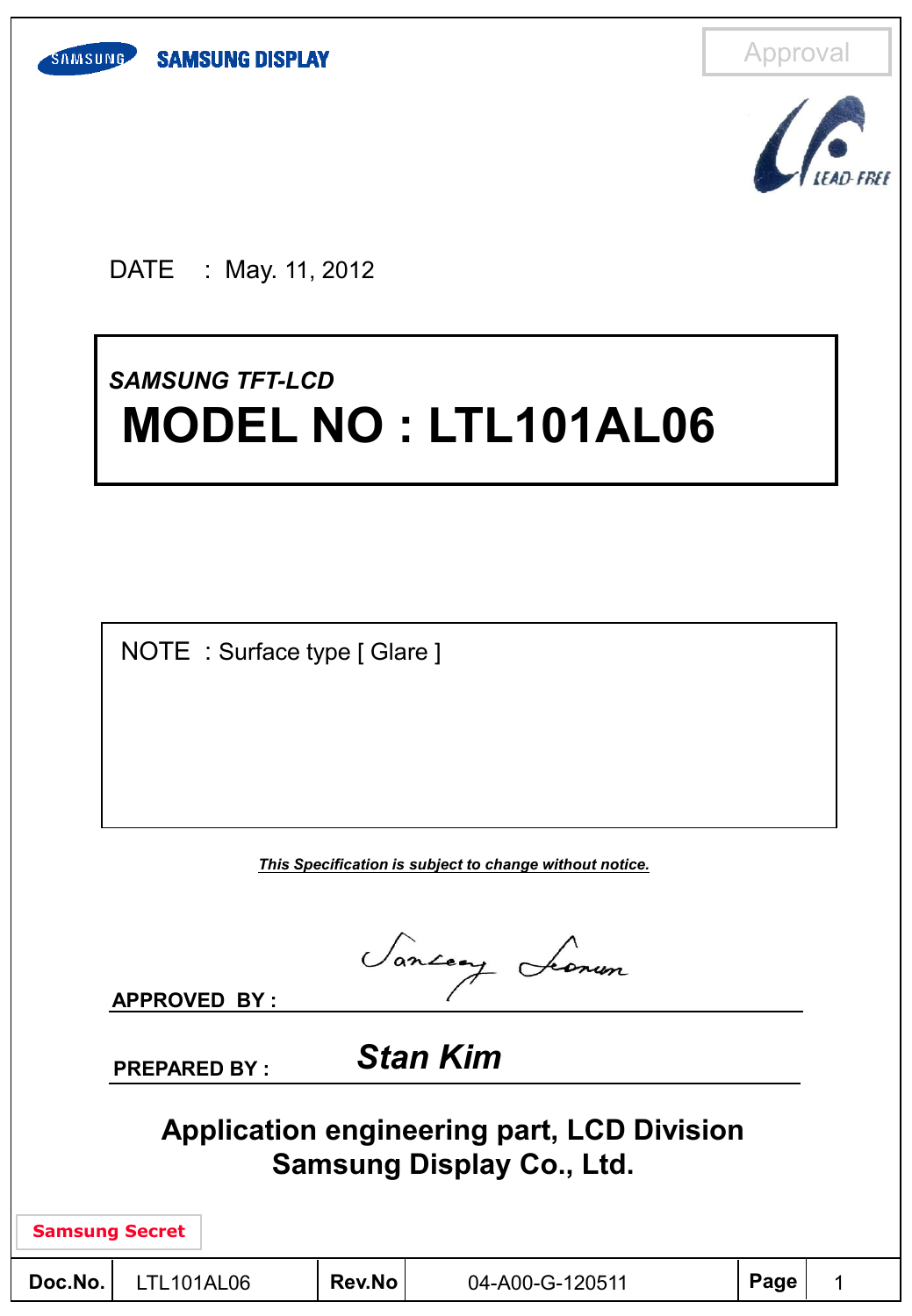# **CONTENTS**

**Samsung Secret**

| <b>Revision History</b>                                                                                                                                                         | ------------------- (3)    |
|---------------------------------------------------------------------------------------------------------------------------------------------------------------------------------|----------------------------|
| <b>General Description</b>                                                                                                                                                      | ------------------- (4)    |
| 1. Absolute Maximum Ratings<br>1.1 Absolute Ratings of environment<br>1.2 Electrical Absolute Ratings                                                                           | ------------------- (5)    |
| 2. Optical Characteristics                                                                                                                                                      | ------------------- (7)    |
| 3. Electrical Characteristics<br>3.1 TFT LCD Module<br>3.2 Backlight Unit                                                                                                       | -------------------- (11 ) |
| 4. Block Diagram<br>4.1 TFT LCD Module                                                                                                                                          | ------------------- (13)   |
| 5. Input Terminal Pin Assignment<br>5.1 Input Signal & Power<br>5.2 LVDS Interface<br>5.3 Input Signals, Basic Display Colors and Gray Scale of Each Color.<br>5.4 Pixel format | $------------(14)$         |
| 6. Interface Timing<br>6.1 Timing Parameters<br>6.2 Timing Diagrams of interface Signal<br>6.3 Power ON/OFF Sequence                                                            | ------------------- (19)   |
| 7. Outline Dimension                                                                                                                                                            | ------------------- (21 )  |
| 8. Packing                                                                                                                                                                      | ------------------- (23)   |
| 9. Markings & Others                                                                                                                                                            | ------------------ (24)    |
| 10. General Precautions                                                                                                                                                         | -------------------- (25)  |
|                                                                                                                                                                                 |                            |

# **Doc.No.** LTL101AL06 Rev.No 04-A00-G-120511 Page 2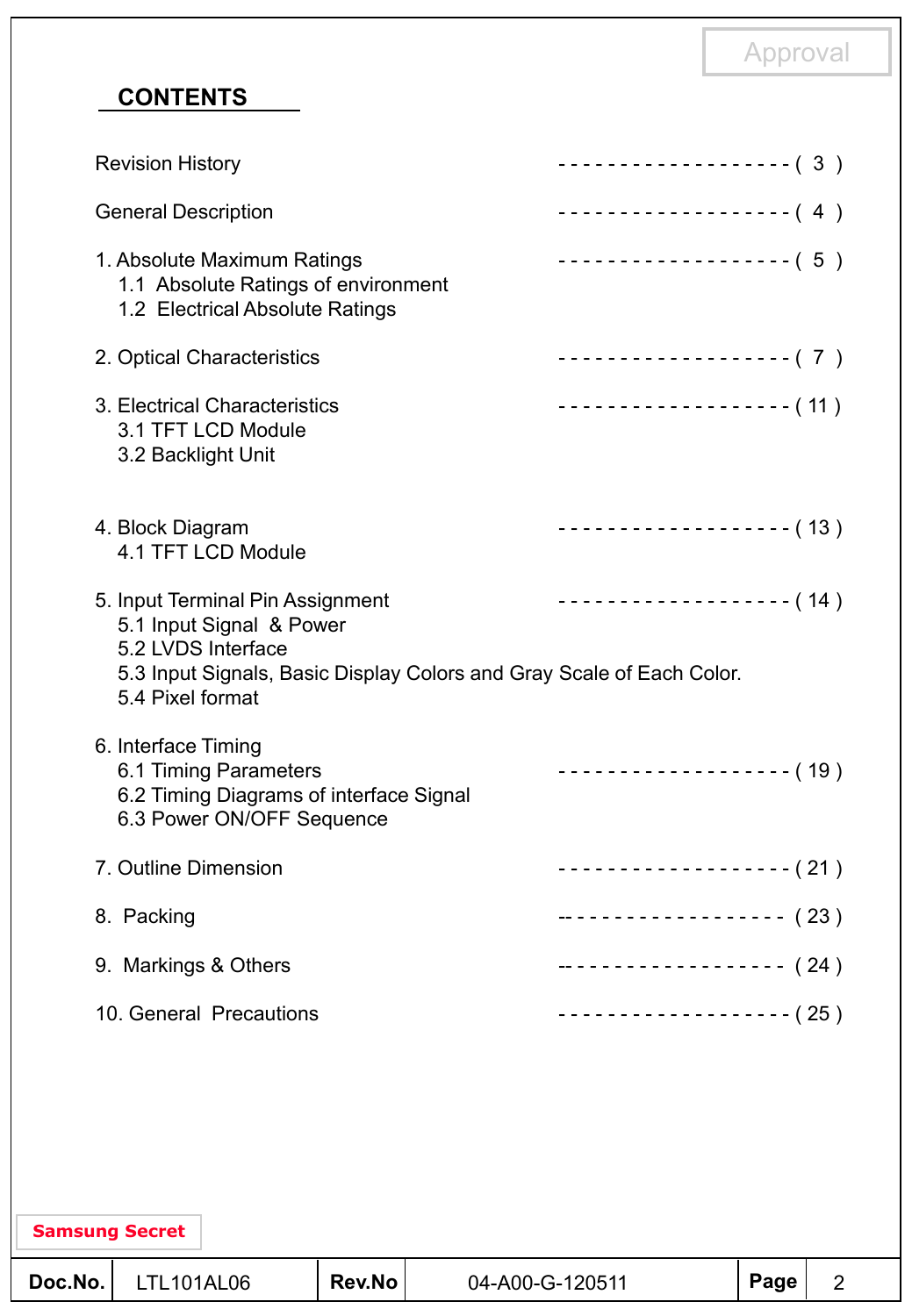# **REVISION HISTORY**

Approval

| Date          | Revision No. | Page | Summary                                 |
|---------------|--------------|------|-----------------------------------------|
| May, 11. 2012 | A00          | All  | LTL101AL06 model spec was issued first. |

| Doc.No. | <b>LTL101AL06</b> | <b>Rev.No</b> | 04-A00-G-120511 | ∣ Page <sup>I</sup> |  |  |
|---------|-------------------|---------------|-----------------|---------------------|--|--|
|---------|-------------------|---------------|-----------------|---------------------|--|--|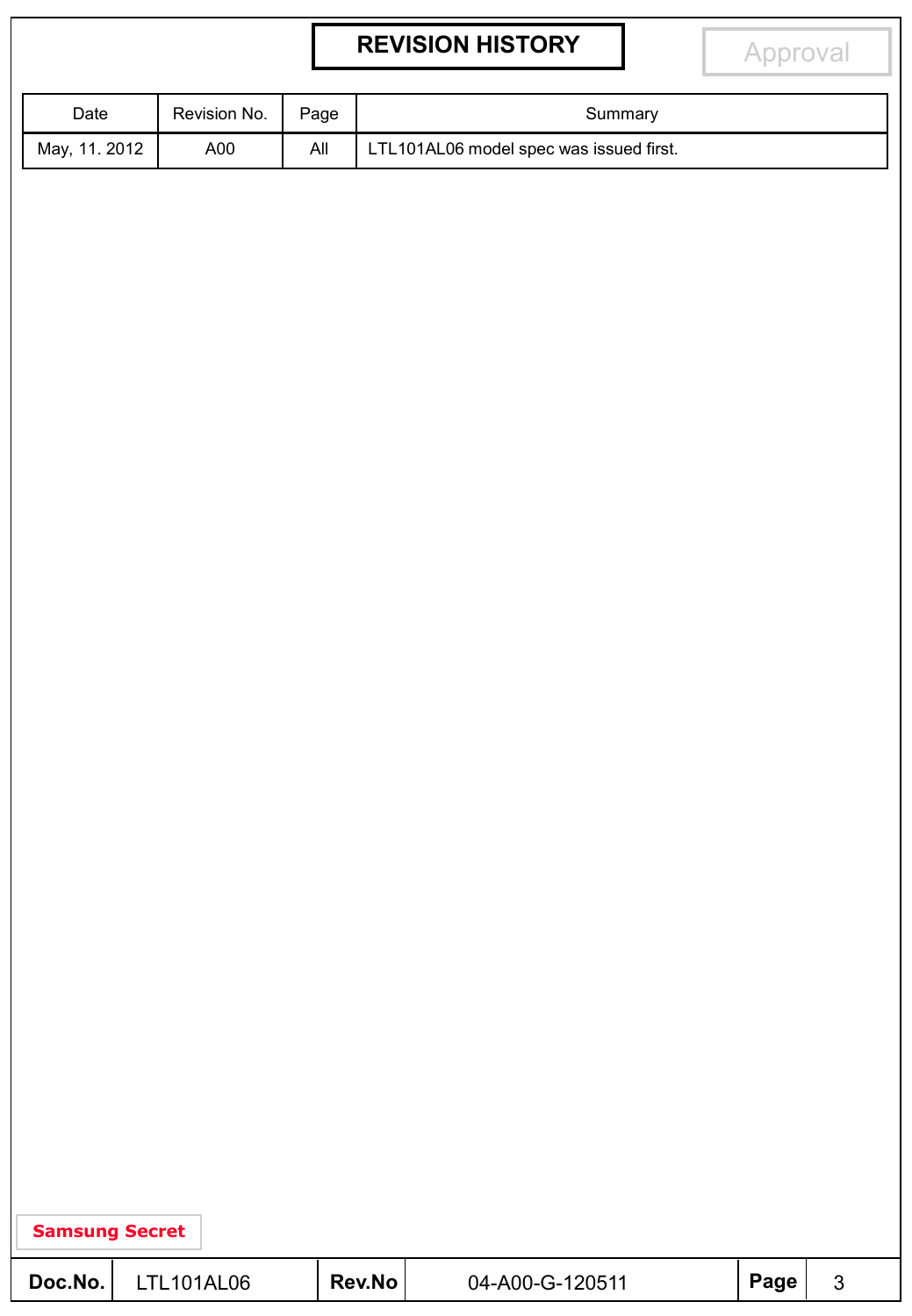### **GENERAL DESCRIPTION**

#### **DESCRIPTION**

LTL101AL06 is a color active matrix TFT (Thin Film Transistor) liquid crystal display (LCD) that uses amorphous silicon TFT as switching devices. This model is composed of a TFT LCD panel, a driver circuit and a backlight system. The resolution of a 10.1" contains 1280 x 800 pixels and can display up to 16.2 Mega colors(6bit+FRC).

#### FEATURES

- High contrast ratio, high aperture structure
- 1280 x 800 pixels resolution
- LED BLU Structure
- DE (Data enable) only mode
- 3.3V Operating Voltage
- RoHS Compliance
- PB, Halogen Free Product
- LVDS interface

#### APPLICATIONS

• Tablet

| <b>Item</b>       | <b>Specification</b>                    | <b>Unit</b> | <b>Note</b> |
|-------------------|-----------------------------------------|-------------|-------------|
| Display area      | 216.96 (H) x 135.60 (V) (10.1"diagonal) | mm          |             |
| Driver element    | a-Si TFT active matrix                  |             |             |
| Display colors    | 16.2M                                   | colors      | 6bit + FRC  |
| Number of pixel   | 1280 * 800                              | pixel       | 16:9        |
| Pixel arrangement | <b>RGB</b> vertical stripe              |             |             |
| Pixel pitch       | $0.1695(H) \times 0.1695$ (V) (TYP.)    | mm          |             |
| Display Mode      | Normally Black                          |             |             |
| Surface treatment | Hardness 3H                             |             | Glare       |

### **GENERAL INFORMATION**

| Doc.No. | LTL101AL06 | <b>Rev.No</b> | 04-A00-G-120511 | Page |  |
|---------|------------|---------------|-----------------|------|--|
|---------|------------|---------------|-----------------|------|--|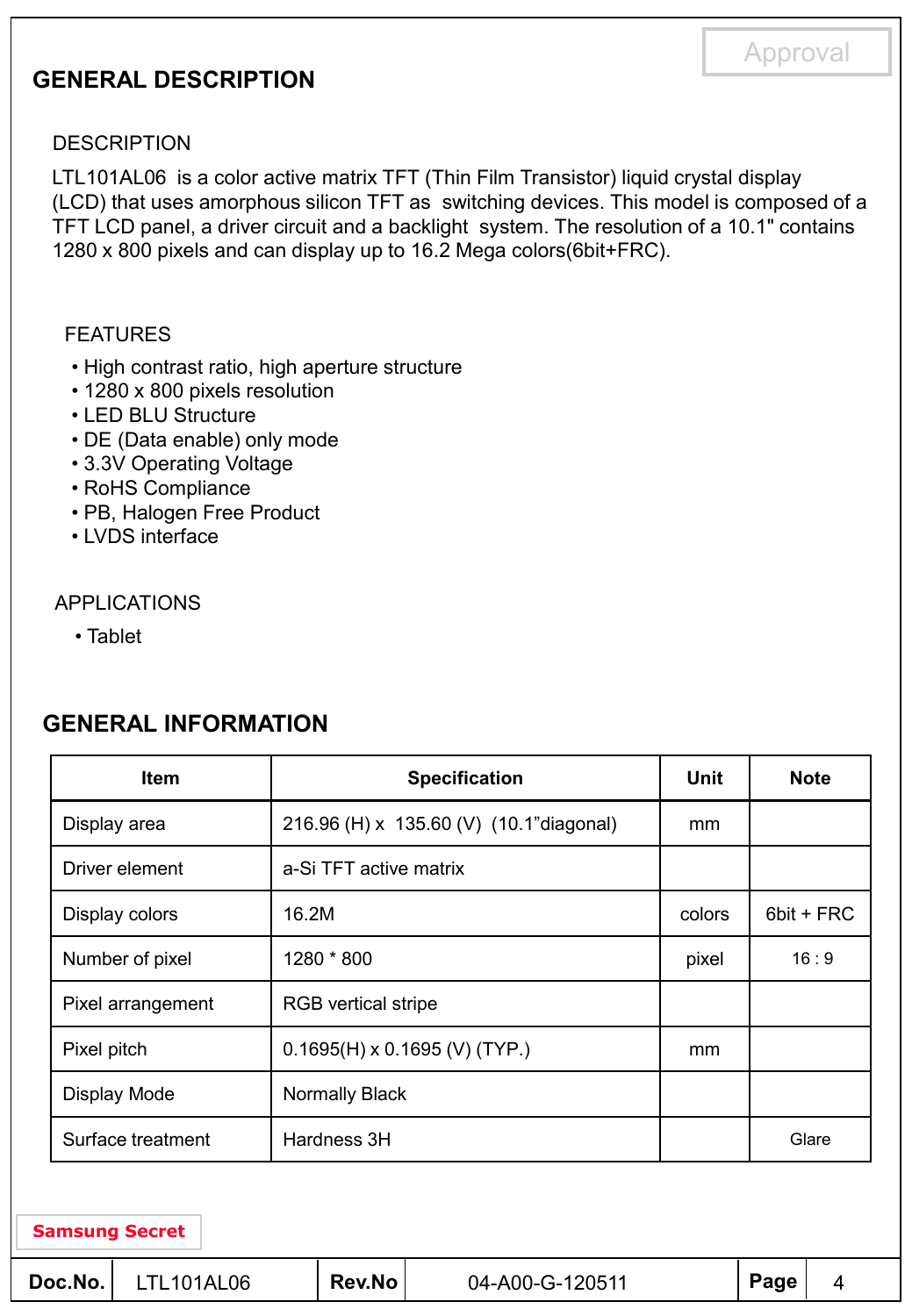#### Mechanical Information

|                | <b>Item</b>    | Min.                         | Typ.   | Max.   | <b>Unit</b> | <b>Note</b> |
|----------------|----------------|------------------------------|--------|--------|-------------|-------------|
|                | Horizontal (H) | 227.91                       | 228.21 | 228.51 | mm          | (2)         |
| Module<br>size | Vertical (V)   | 148.56                       | 148.86 | 149.16 | mm          | (2)         |
|                | Depth (D)      | $\qquad \qquad \blacksquare$ | 2.39   | 2.59   | mm          | (1), (2)    |
|                | Weight         | 120                          | 130    | 140    | g           | (2)         |

Note (1) Measurement condition of outline dimension .

X-Y Dimension(Equipment : Vernier Calipers) : Push Force 300g f (minimum)

Z Dimension (Equipment : Height Gage) : Push Force 150g f (minimum)

Note (2) W/O Tape Thickness

# **1. ABSOLUTE MAXIMUM RATINGS**

### 1.1 ENVIRONMENTAL ABSOLUTE RATINGS

| ltem                                                    | Symbol      | Min. | Max. | Unit | <b>Note</b> |
|---------------------------------------------------------|-------------|------|------|------|-------------|
| Storage temperature                                     | <b>TSTG</b> | -20  | 60   | °C   | (1)         |
| Operating temperature<br>(Temperature of glass surface) | <b>TOPR</b> | -20  | 50   | °C   | 1)          |

Note (1) Temperature and relative humidity range are shown in the figure below. 95 % RH Max.  $(40 °C \geq Ta)$ 

Maximum wet - bulb temperature at 39 °C or less. (Ta  $>$  40 °C )

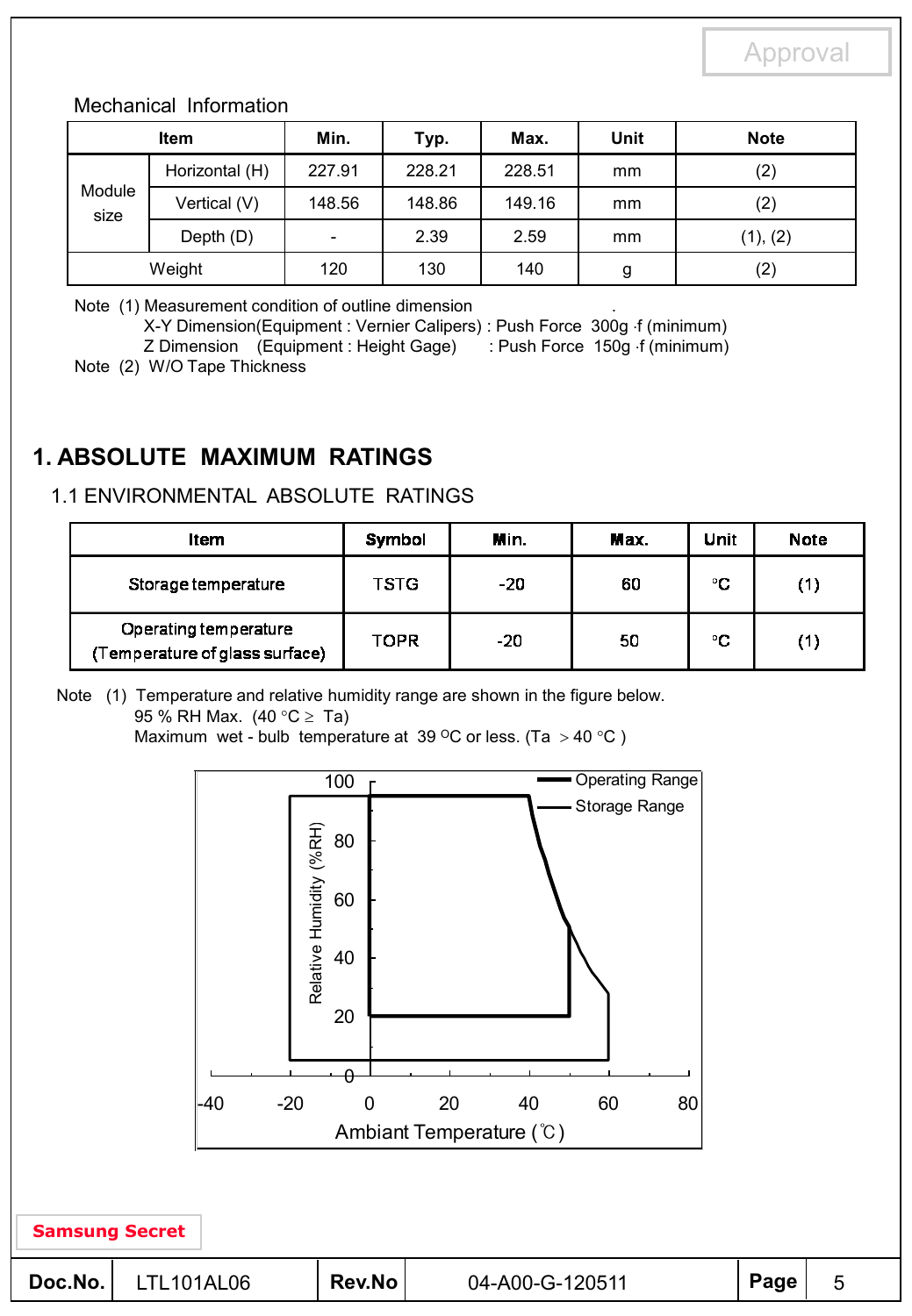### 1.2 ELECTRICAL ABSOLUTE RATINGS

### (1) TFT LCD MODULE

| Item                       | Symbol        | Min.                     | Max. | Unit | <b>Note</b> |
|----------------------------|---------------|--------------------------|------|------|-------------|
| Power Supply Voltage       | Vcc           | $-0.3$                   | 5    |      | (1)         |
| Logic Input Voltage (LVDS) | <b>VLOGIC</b> | $-0.3$                   | 2.0  |      | (1)         |
| LED Current                | <b>ILED</b>   | $\overline{\phantom{0}}$ | 35   | mA   | (2)         |

Note (1) Within Operating Temperature.

(2) LED Current for 1 CH, External type.

| Doc.No. | <b>LTL101AL06</b> | <b>Rev.No</b> | 04-A00-G-120511 | Page |  |
|---------|-------------------|---------------|-----------------|------|--|
|---------|-------------------|---------------|-----------------|------|--|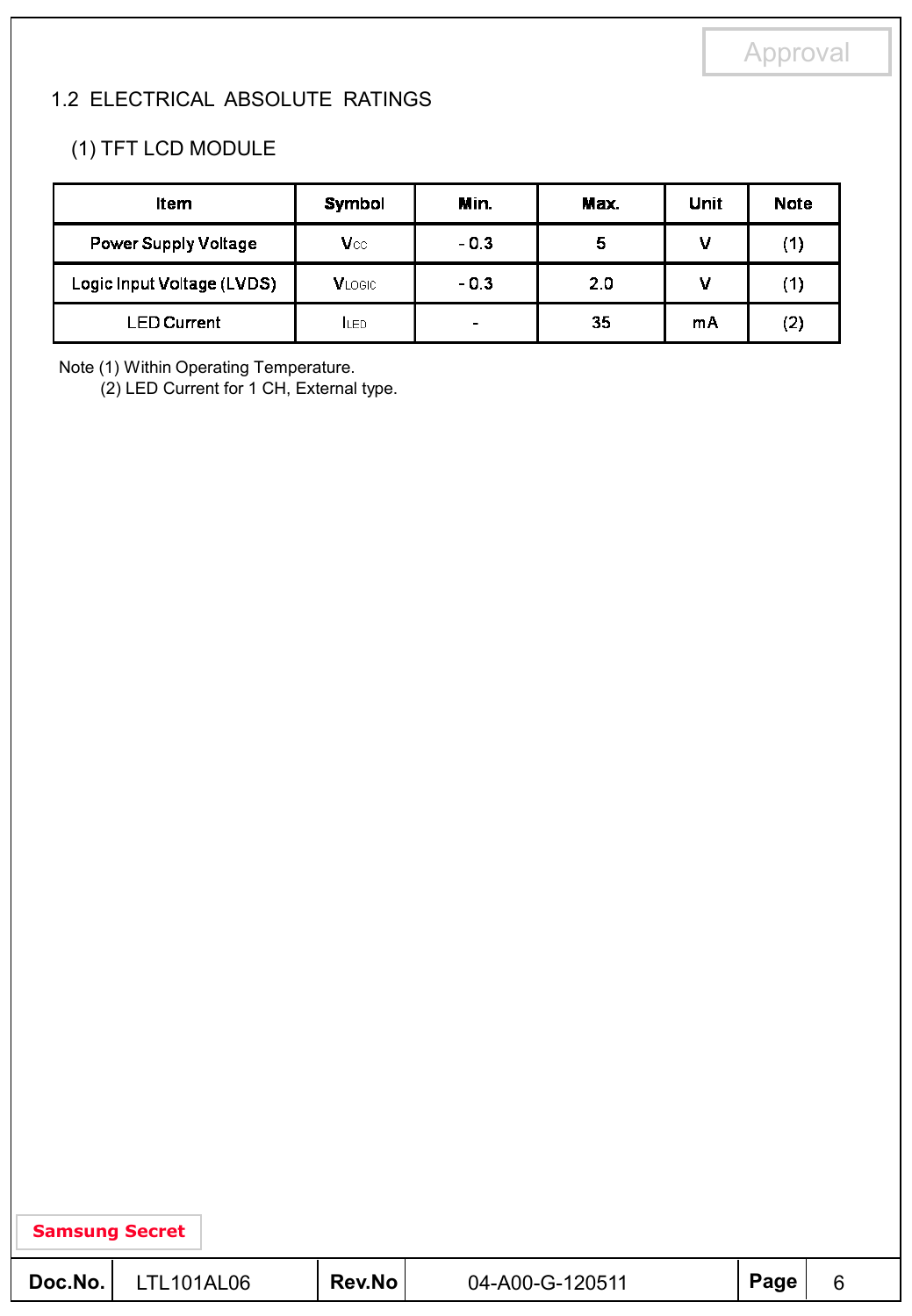# **2. OPTICAL CHARACTERISTICS**

The following items are measured under stable conditions. The optical characteristics should be measured in a dark room or equivalent state.

| Item                                      |                                        | Symbol     | <b>Conditio</b><br>n | Min.                     | Typ.                     | <b>Max</b>               | <b>Unit</b>              | <b>Note</b>             |
|-------------------------------------------|----------------------------------------|------------|----------------------|--------------------------|--------------------------|--------------------------|--------------------------|-------------------------|
| <b>Contrast Ratio</b><br>(5 Points)       |                                        | CR         |                      | 720                      | 900                      | $\overline{\phantom{a}}$ |                          | $(①$ of<br>Note(4))     |
| Response Time at Ta<br>(Rising + Falling) |                                        | <b>TRT</b> |                      | $\overline{\phantom{a}}$ | 30                       | 45                       | msec                     | <b>Note</b><br>(1), (2) |
|                                           | Average Luminance<br>of White (Center) |            | Normal               | 320                      | 400                      | $\overline{\phantom{a}}$ | cd/m <sup>2</sup>        | $(2)$ of<br>Note(4)     |
|                                           | Red                                    | Rx         | Viewing              |                          | 0.601                    |                          |                          |                         |
|                                           |                                        | $R_Y$      | Angle<br>$\phi = 0$  |                          | 0.347                    |                          | $\overline{\phantom{0}}$ |                         |
|                                           | Green                                  | $G \times$ | $\theta = 0$         | Typ<br>$-0.03$           | 0.322                    | Typ<br>$+0.03$           |                          |                         |
| Color<br>Chromaticity                     |                                        | GY         |                      |                          | 0.580                    |                          |                          | CA-210                  |
| (CIE)                                     | <b>Blue</b>                            | Bx         |                      |                          | 0.147                    |                          |                          |                         |
|                                           |                                        | BY         |                      |                          | 0.126                    |                          |                          |                         |
|                                           | White                                  | Wx         |                      |                          | 0.295                    |                          |                          |                         |
|                                           |                                        | WY         |                      |                          | 0.327                    |                          |                          |                         |
|                                           | Hor.                                   | $\theta$   |                      | $\blacksquare$           | 80                       | $\blacksquare$           |                          |                         |
| Viewing                                   |                                        | $\theta$ R | $CR \geq 10$         | $\blacksquare$           | 80                       | $\blacksquare$           |                          | <b>Note</b>             |
| Angle                                     | Ver.                                   | φн         |                      | $\blacksquare$           | 80                       | $\overline{\phantom{a}}$ | Degrees                  | (1), (3)                |
|                                           |                                        | φL         |                      | $\overline{\phantom{a}}$ | 80                       | $\overline{\phantom{a}}$ |                          |                         |
| <b>Color Gamut</b>                        |                                        |            |                      | 45                       | 50                       | $\overline{\phantom{a}}$ | $\%$                     |                         |
| Uniformity<br>(9 points)                  |                                        | $\delta W$ |                      | 80%                      | $\overline{\phantom{a}}$ |                          |                          | 3 of<br>Note(4)         |

\* Ta =  $25 \pm 2$  °C, V<sub>DD</sub>=3.3V, fv= 60Hz, f<sub>DCLK</sub> = 68.94 MHz, IL = 21 mA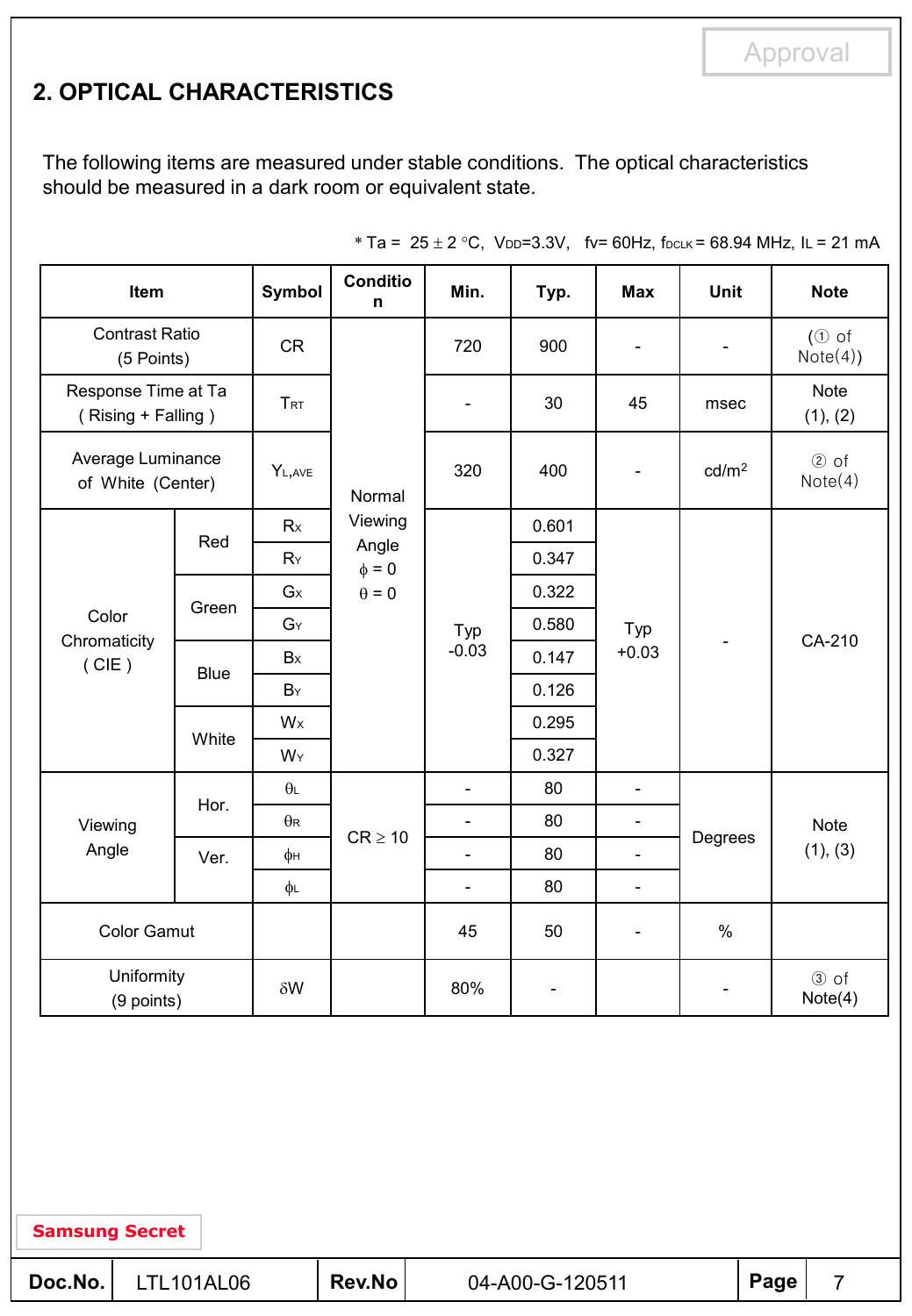

**Note 1**) Definition of Viewing Angle : Viewing angle range(10  $\leq$  C/R)

**Note 2**) Definition of Response time :

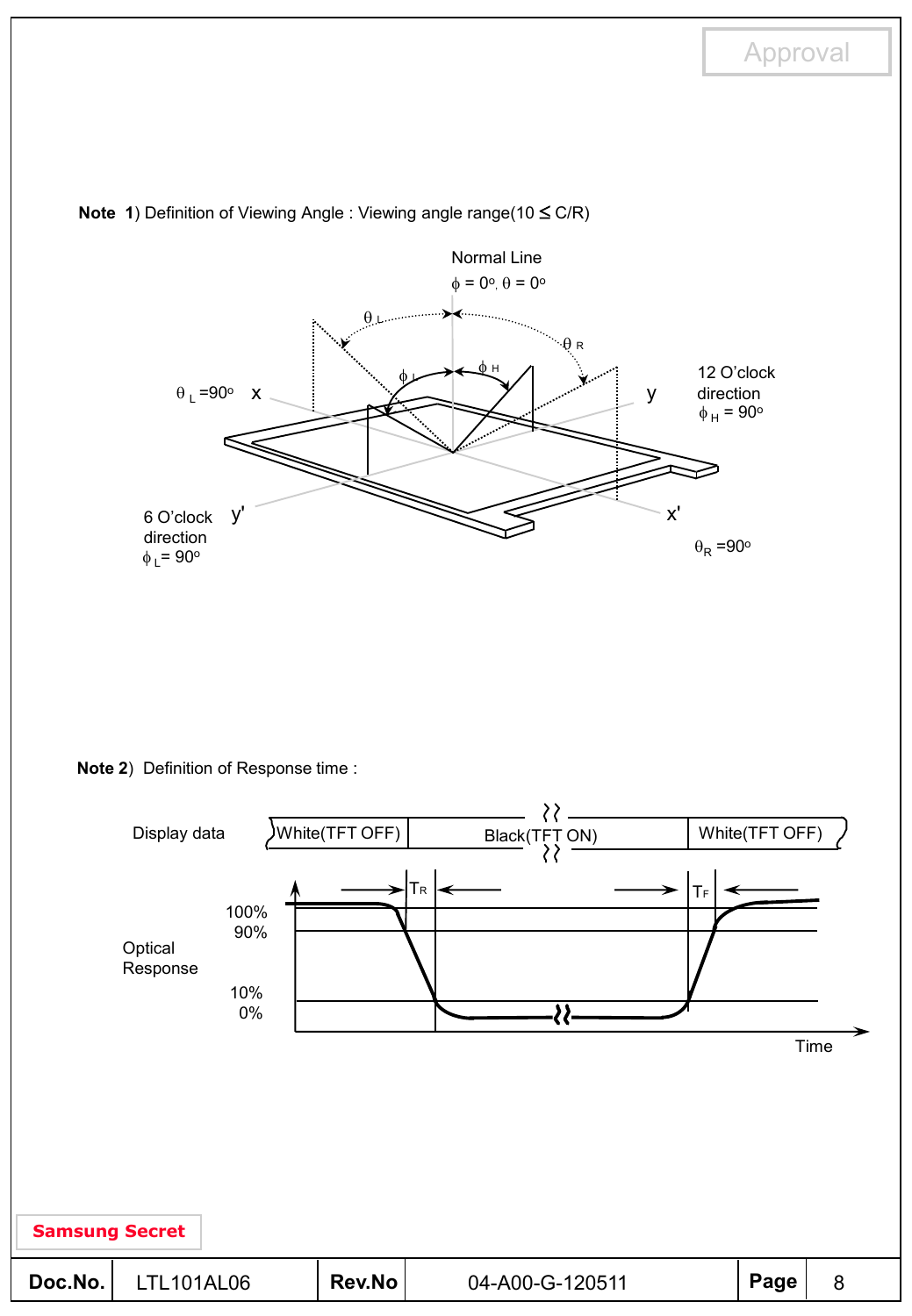**Note 3**) After stabilizing and leaving the panel alone at a given temperature for 30 min , the measurement should be executed. Measurement should be executed in a stable, windless and dark room. 30 min after lighting the backlight. This should be measured in the center of screen. Environment condition : Ta =  $25 \pm 2$  °C





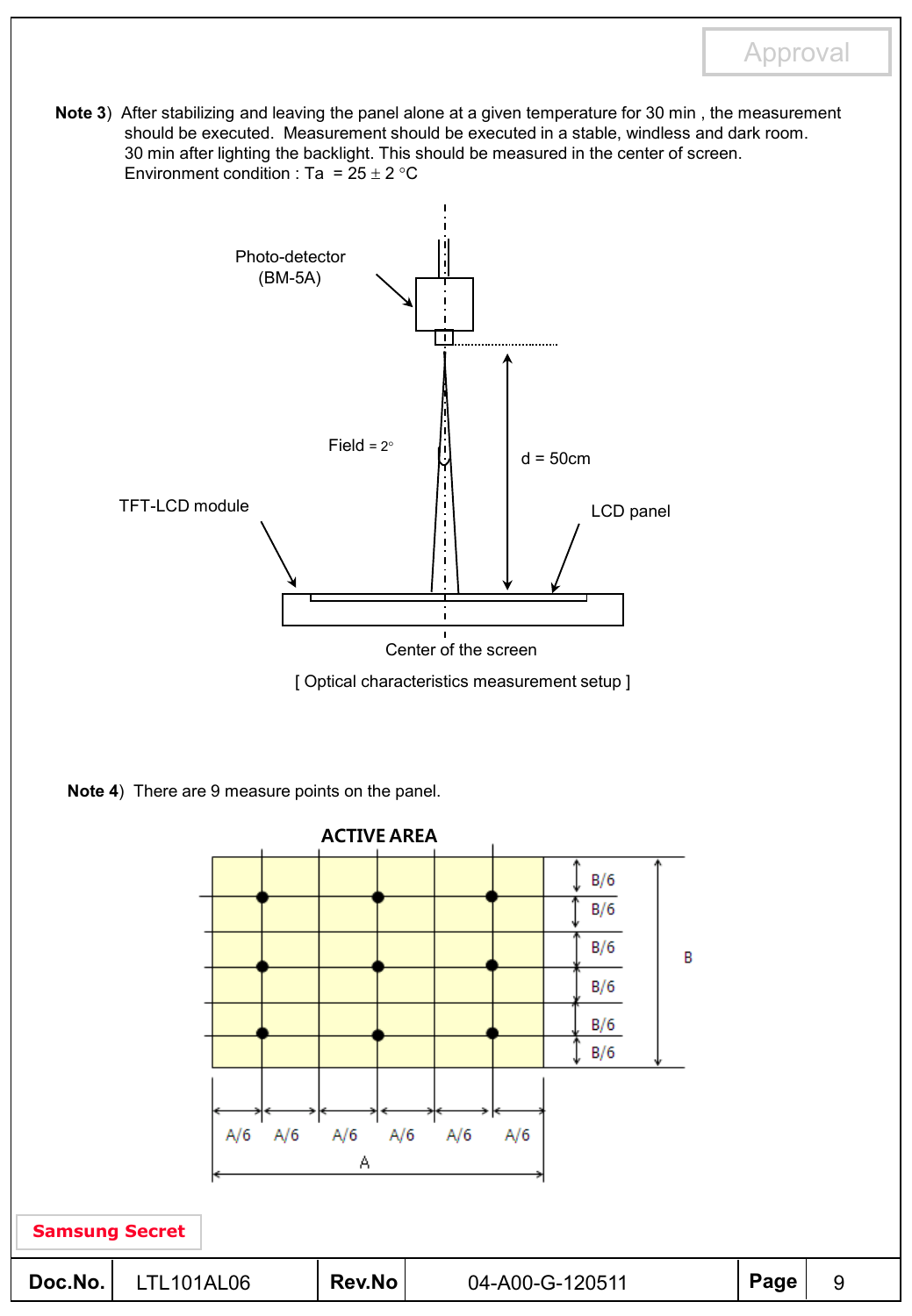#### ① **Contrast Ratio (C/R)**

: The ratio of Maximum luminance(Gmax) and Minimum luminance(Gmin) at the centre point on the panel.

> Maximum luminance of Centre point  $C/R(n) = \frac{C}{\text{Minimum luminance of Centre point}}$

#### ② **The definition of Average White Brightness**

: White brightness at the centre point on the panel.

#### ③ **Uniformity of 9 points (9 points white variation ,** G**W)**

Maximum luminance of 9 points Minimum luminance of 9 points  $\delta W =$ 

#### ④ **Gray scale linearity**

- : Measured at the following gray scale level (64 gray scale level : 63, 56, 48, 41, 33, 26, 18, 12)
- : Measurement Point : Active Area Center point LED Current : 21mA

| <b>Samsung Secret</b> |            |        |                 |      |  |
|-----------------------|------------|--------|-----------------|------|--|
| Doc.No.               | LTL101AL06 | Rev.No | 04-A00-G-120511 | Page |  |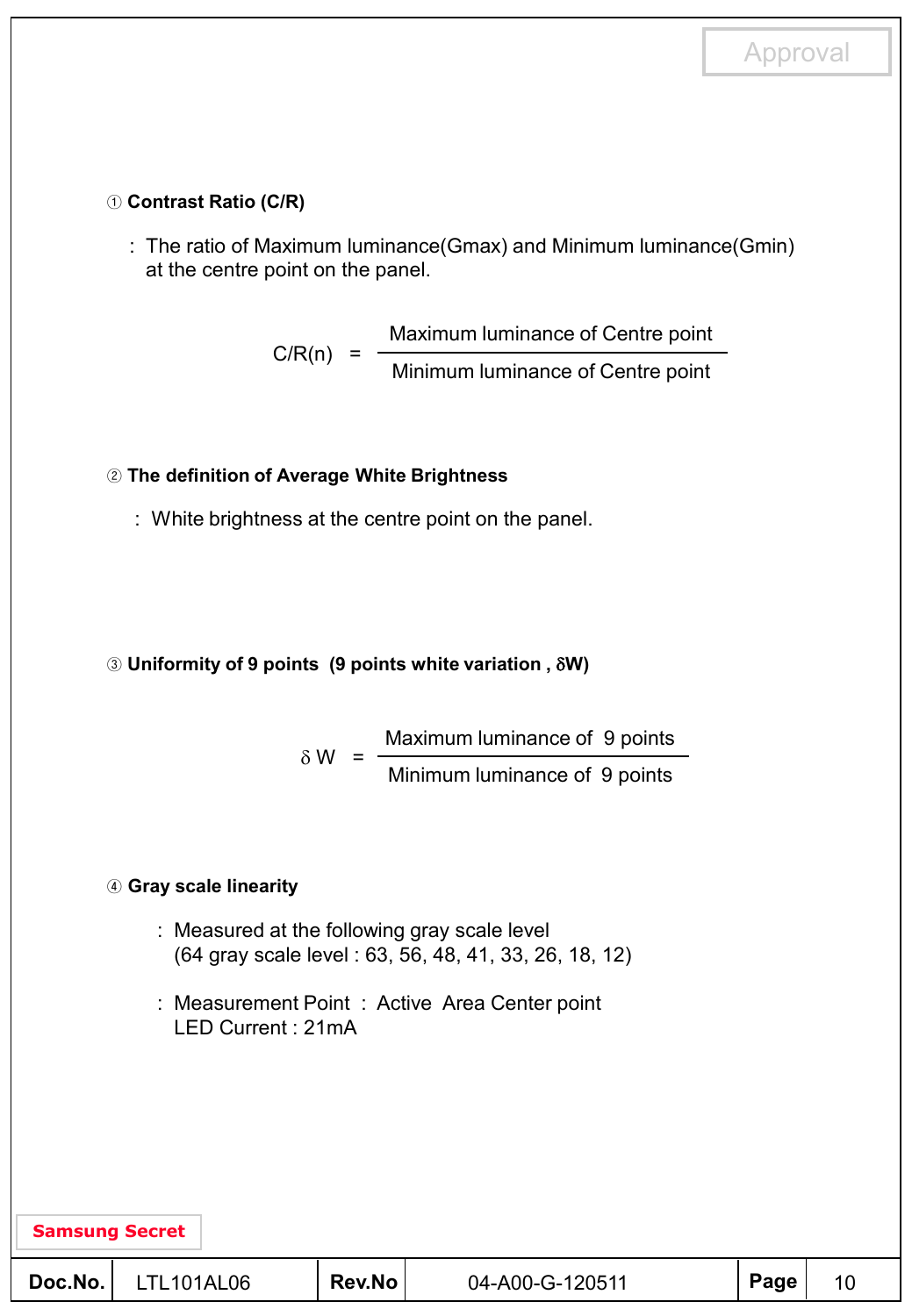# **3. ELECTRICAL CHARACTERISTICS**

### 3.1 TFT LCD MODULE

Ta=  $25 \pm 2$ °C

| Item00                                       | Symbol                 | Min.           | Typ.  | Max.                     | <b>Unit</b> | <b>Note</b>                   |
|----------------------------------------------|------------------------|----------------|-------|--------------------------|-------------|-------------------------------|
| Power Supply Voltage                         | $V_{\rm CC}$           | 3.0            | 3.3   | 3.6                      | V           |                               |
| Panel Power Consumption                      |                        | $\blacksquare$ | 0.74  | 0.81                     | W           | Note $(2), (3)$<br>Panel Only |
| Differential input high<br>threshold voltage | <b>V</b> <sub>TH</sub> |                |       | 100                      |             | $V_{CM} = 1.2V$               |
| Differential input high<br>threshold voltage | <b>VTH</b>             | -100           |       |                          | mV          |                               |
| <b>Vsync Frequency</b>                       | $f_{V}$                |                | 60    |                          | Hz          |                               |
| Main Frequency                               | f <sub>DCLK</sub>      |                | 68.94 | $\overline{\phantom{a}}$ | <b>MHz</b>  |                               |
| <b>Rush Current</b>                          | Irush                  |                |       | 1.5                      | A           | Note(4)                       |

Note (1) Display data pins and timing signal pins should be connected.( GND = 0V )

(2)  $f_v = 60Hz$ ,  $f_{DCLK} = 68.94 MHz$ ,  $V_{CC} = 3.3V$ , DC Current.

(3) Power dissipation pattern (Full white)

(4) Rush current measurement condition : Vcc rising time=470us

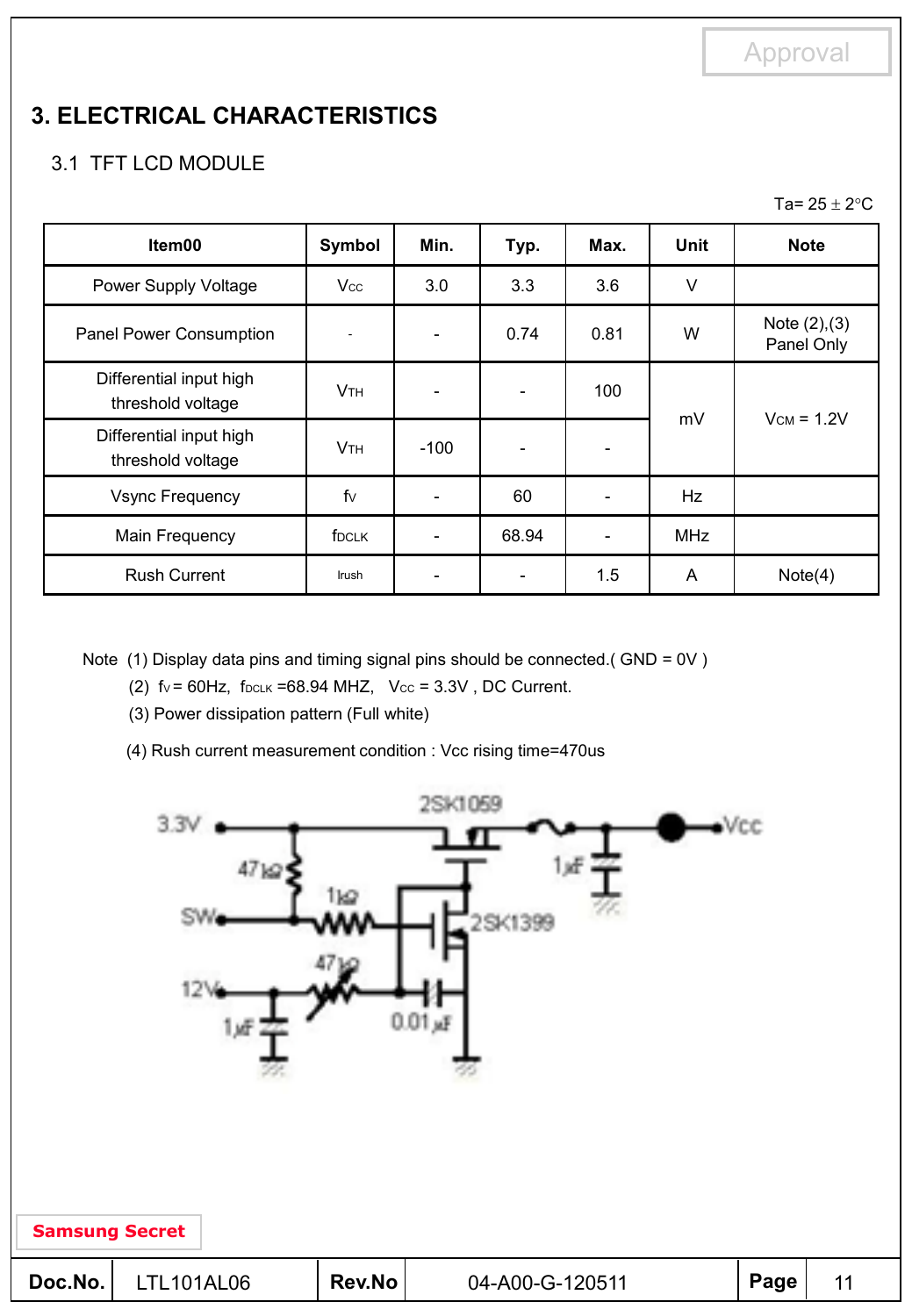#### 3.2 BACK-LIGHT UNIT

Ta=  $25 \pm 2$  °C

| <b>Item</b>                                          | Symbol | Min. | Typ. | Max. | Unit | <b>Note</b>       |
|------------------------------------------------------|--------|------|------|------|------|-------------------|
| <b>LED Forward Current</b>                           | I۴     |      | 21   |      | mA   |                   |
| <b>LED Forward Voltage</b>                           | VF     | 2.8  | 2.9  | 3.0  |      | $\left( 1\right)$ |
| <b>BLU Power Consumption</b><br>(Without LED Driver) |        |      | 2.44 | 2.68 | W    | (3)               |
| <b>LED Number</b>                                    |        |      | 40   |      | EA   | (2)               |
| <b>LED Luminance</b>                                 |        | 2400 | 2500 | 2600 | mcd  | (1)               |

Note (1) Life time (Hr) of LEDs can be defined as the time in which it continues to operate under the condition Ta=  $25 \pm 2$  °C and IF = 21mA until one of the following event occurs. When the brightness becomes 50% or lower than the original.

Note (2) LED placement structure

Note (3) LED Forward Voltage \* LED numbers \* LED Current  $\rightarrow$  2.9V \* 21mA \* 40 ea = 2.44W (Without LED Driver's Efficiency)

| Doc.No. | LTL101AL06 | <b>Rev.No</b> | 04-A00-G-120511 | Page |  |
|---------|------------|---------------|-----------------|------|--|
|---------|------------|---------------|-----------------|------|--|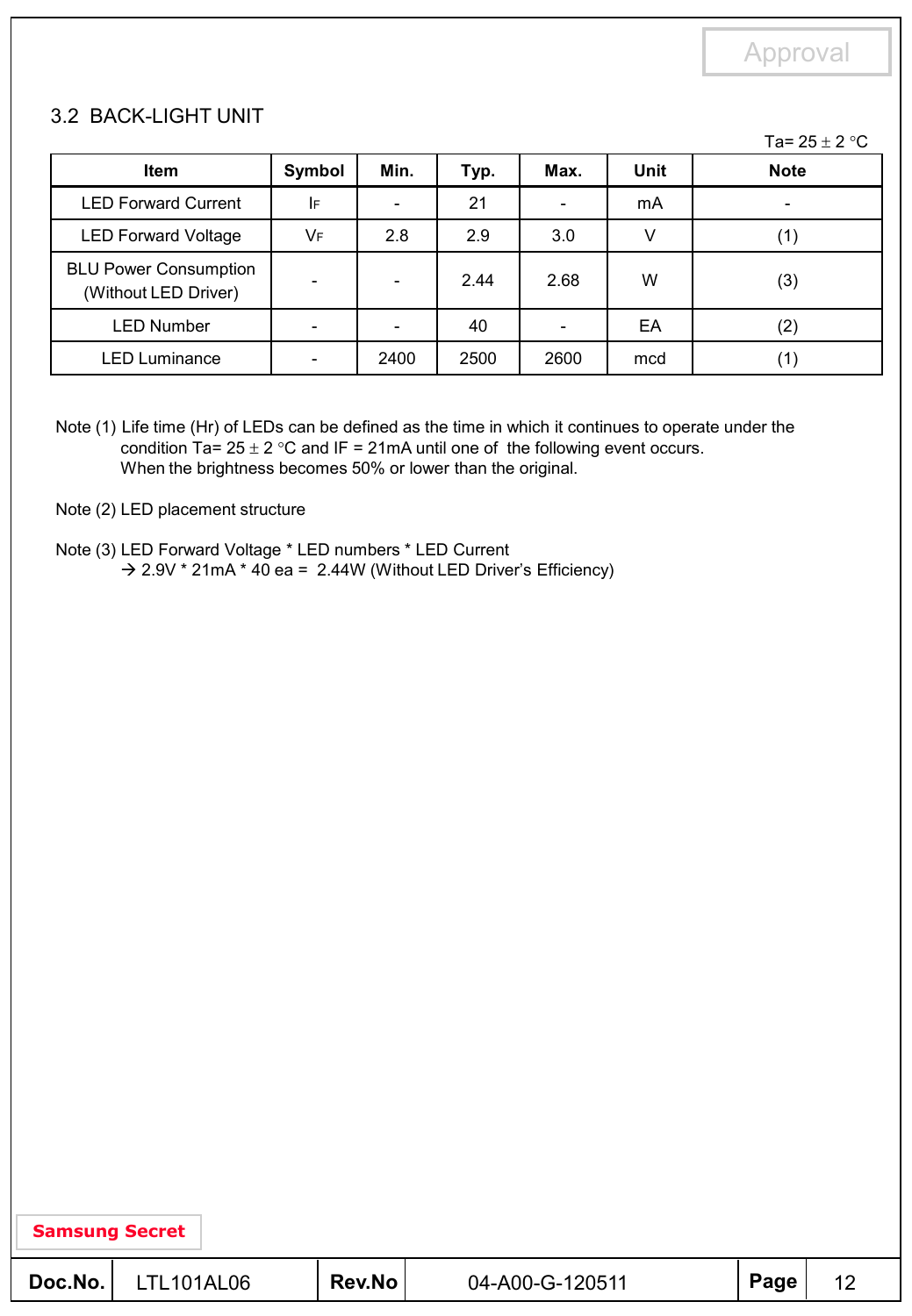# **4. BLOCK DIAGRAM**

Approval

4.1 TFT LCD Module



4.2 LED connection and placement



**Doc.No.** LTL101AL06 Rev.No 04-A00-G-120511 Page 13 **Samsung Secret**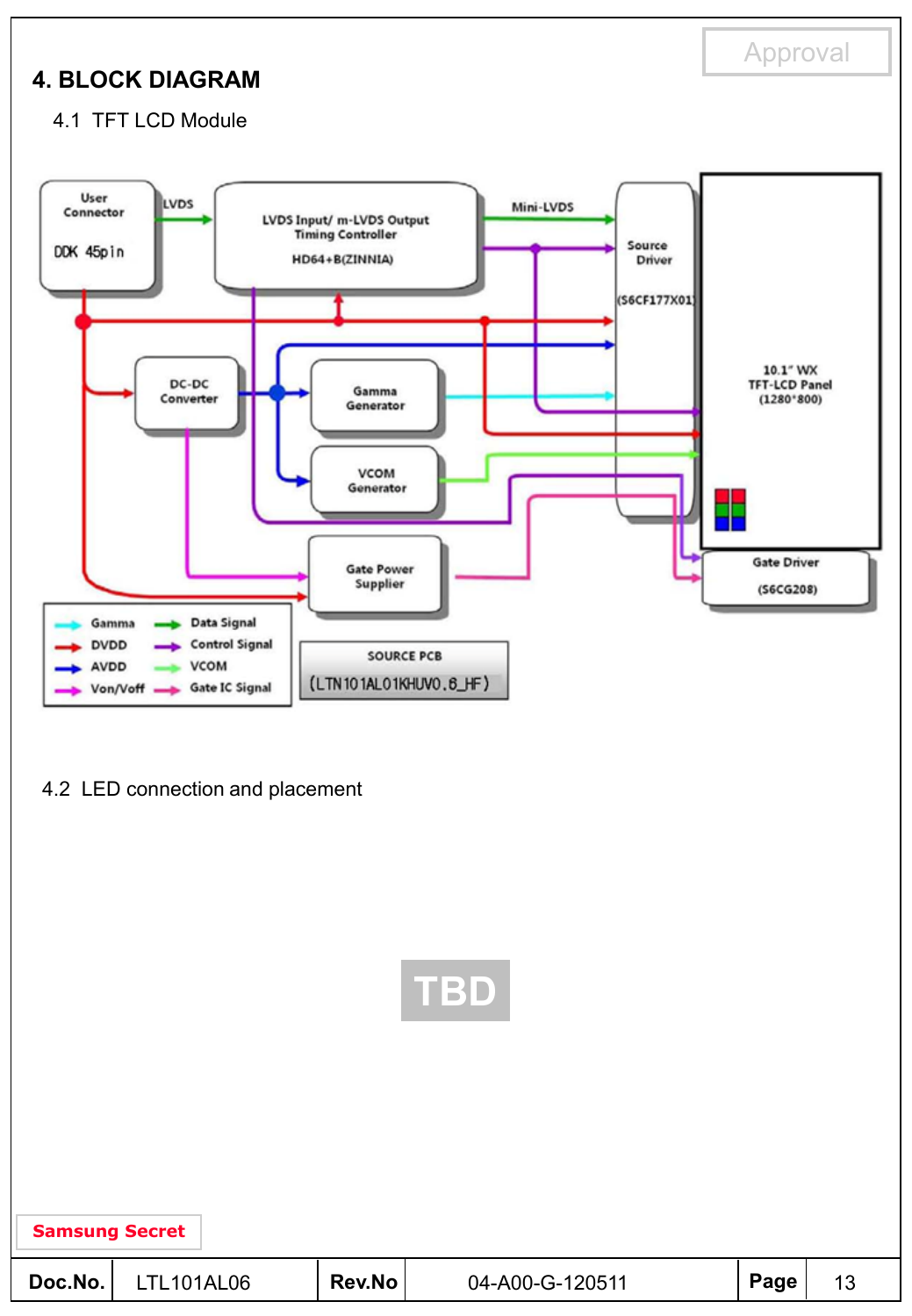### **5. INPUT TERMINAL PIN ASSIGNMENT**

# 5.1. Input Signal & Power (LVDS, Connector : DDK 45pin )

| No.                     | Symbol          | Function                   | Polarity | Remarks      |
|-------------------------|-----------------|----------------------------|----------|--------------|
| $\mathbf{1}$            | VSS             | Ground                     |          |              |
| 2                       | VSS             | Ground                     |          |              |
| $\overline{\mathbf{3}}$ | <b>NC</b>       | NO CONNECT                 |          |              |
| 4                       | VDD             | Power Supply +3.3V         |          | Typ          |
| 5                       | VDD             | Power Supply +3.3V         |          | Typ          |
| 6                       | VDD             | Power Supply +3.3V         |          | Typ          |
| 7                       | VDD             | Power Supply +3.3V         |          | Тур          |
| $\overline{\mathbf{8}}$ | VDD             | Power Supply +3.3V         |          | Typ          |
| $\overline{9}$          | <b>WPN</b>      | <b>WPN</b>                 |          |              |
| 10                      | SCL             | DVR I2C CLK                |          |              |
| 11                      | <b>SDA</b>      | DVR I2C Data               |          |              |
| 12                      | VSS             | Ground                     |          |              |
| 13                      | <b>VSS</b>      | Ground                     |          |              |
| 14                      | <b>VSS</b>      | Ground                     |          |              |
| $\overline{15}$         | RxOIN3-         | -LVDS Differential Data    | Negative |              |
| 16                      | RxOIN3+         | +LVDS Differential Data    | Positive |              |
| 17                      | VSS             | Ground                     |          |              |
| 18                      | RxOCKIN-        | -LVDS Odd Differential CLK | Negative | <b>CLOCK</b> |
| 19                      | RxOCKIN+        | +LVDS Odd Differential CLK | Positive |              |
| 20                      | VSS             | Ground                     |          |              |
| 21                      | RxOIN2-         | -LVDS Differential Data    | Negative |              |
| 22                      | RxOIN2+         | +LVDS Differential Data    | Positive |              |
| 23                      | VSS             | Ground                     |          |              |
| 24                      | RxOIN1-         | -LVDS Differential Data    | Negative |              |
| 25                      | RxOIN1+         | +LVDS Differential Data    | Positive |              |
| 26                      | VSS             | Ground                     |          |              |
| 27                      | RxOIN0-         | -LVDS Differential Data    | Negative |              |
| 28                      | RxOIN0+         | +LVDS Differential Data    | Positive |              |
| 29                      | VSS             | Ground                     |          |              |
| 30                      | VSS             | Ground                     |          |              |
| 31                      | <b>NC</b>       | NO CONNECT                 |          |              |
| 32                      | FB1             | Feedback1                  |          |              |
| 33                      | FB <sub>2</sub> | Feedback2                  |          |              |
| 34                      | FB <sub>3</sub> | Feedback3                  |          |              |
| 35                      | FB4             | Feedback4                  |          |              |
| 36                      | NC              | NO CONNECT                 |          |              |
| 37                      | NC              | NO CONNECT                 |          |              |
| 38                      | NC              | NO CONNECT                 |          |              |
| 39                      | VLED            | <b>BLU VCC</b>             |          |              |
| 40                      | VLED            | <b>BLU VCC</b>             |          |              |
| 41                      | VLED            | <b>BLU VCC</b>             |          |              |
| 42                      | VLED            | <b>BLU VCC</b>             |          |              |
| 43                      | VLED            | <b>BLU VCC</b>             |          |              |
| 44                      | NC              | NO CONNECT                 |          |              |
| 45                      | VSS             | Ground                     |          |              |

|  | Doc.No. | TL101AL06 | <b>Rev.No</b> | 04-A00-G-120511 | Page | 14 |
|--|---------|-----------|---------------|-----------------|------|----|
|--|---------|-----------|---------------|-----------------|------|----|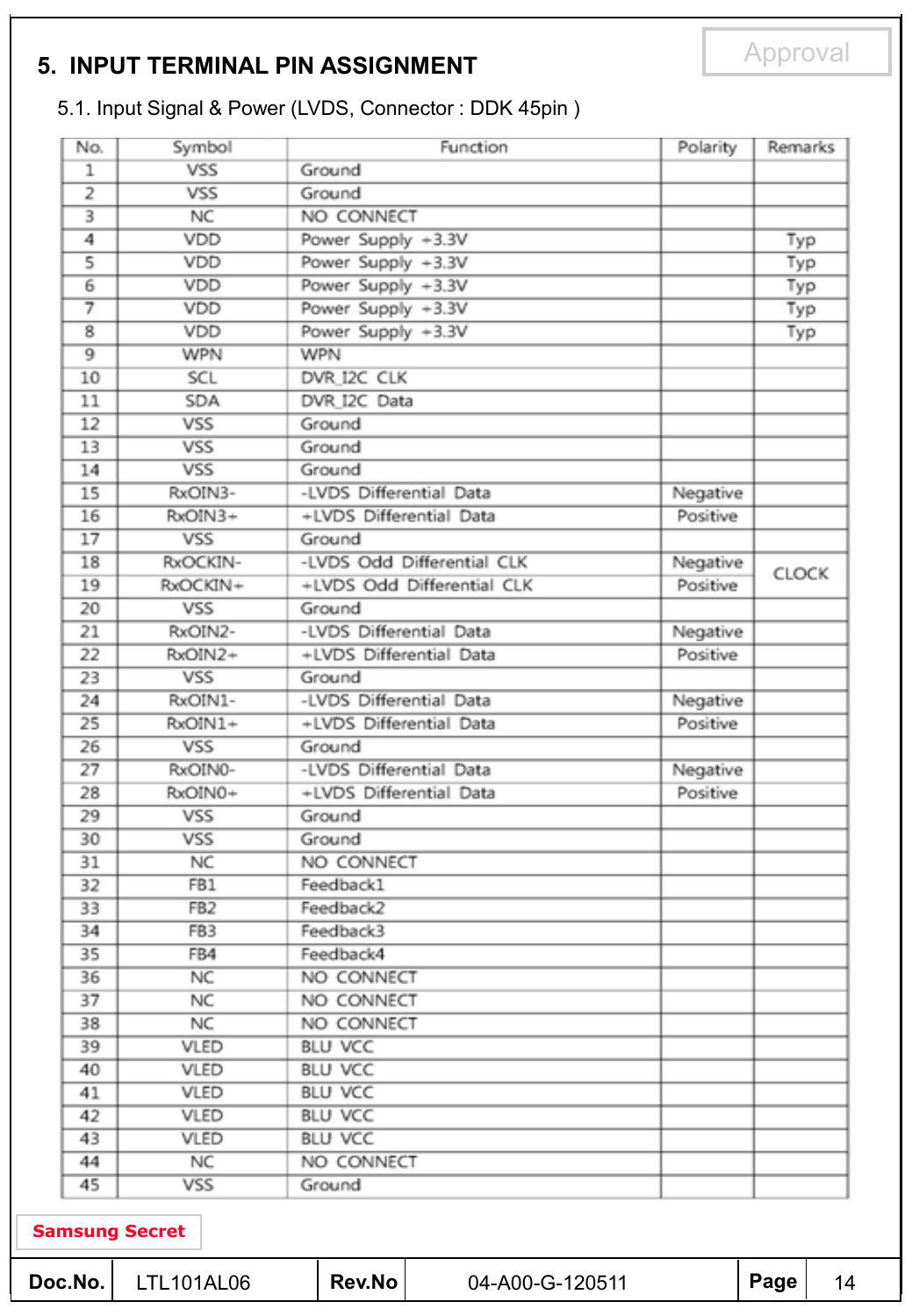### 5.2 LVDS Interface

### 5.2.1 LVDS DC characteristic

| <b>ITEM</b>                      | <b>SYMBOL</b>              | MIN. | TYP.                     | MAX. | <b>UNIT</b> | <b>NOTE</b> |
|----------------------------------|----------------------------|------|--------------------------|------|-------------|-------------|
| <b>LVDS Differential Voltage</b> | <b>NIDI</b>                | 100  | $\overline{\phantom{0}}$ | 400  | mV          |             |
| Input Common Mode                |                            | 0.8  | 1.2                      | 1.4  | v           |             |
| Voltage                          | $\mathbf{V}_{\texttt{CM}}$ |      |                          |      |             |             |

### 5.2.2 LVDS AC characteristic

|                 | <b>ITEM</b>                                             | <b>SYMBOL</b>     | MIN.   | TYP. | MAX. | <b>UNIT</b> | <b>NOTE</b> |
|-----------------|---------------------------------------------------------|-------------------|--------|------|------|-------------|-------------|
|                 | LVDS input clock frequency                              | <b>F</b> CLK_LVDS | 20     |      | 90   | <b>MHz</b>  |             |
| <b>RIN skew</b> | 90MHz > $F_{\text{CLK\_LVDS}}$ $\geq$<br>65MHz          | $\triangle$ RSKM  | $-400$ |      | 400  | ps          | (1), (2)    |
| margin          | 65MHz > $F_{\text{CLK\_LVDS}} \ge$<br>20MHz             |                   | -600   |      | 600  | ps          | (1), (2)    |
|                 | Modulating frequency of LVDS input<br>clock during SSCG | FCLK_MOD          |        |      | 300  | <b>KHz</b>  |             |
|                 | Maximum deviation of LVDS input clock<br>during SSCG    | FCLK_DEV          |        |      | ± 3  | %           |             |

### Note (1) : LVDS Input Skew (Strobe) Margin

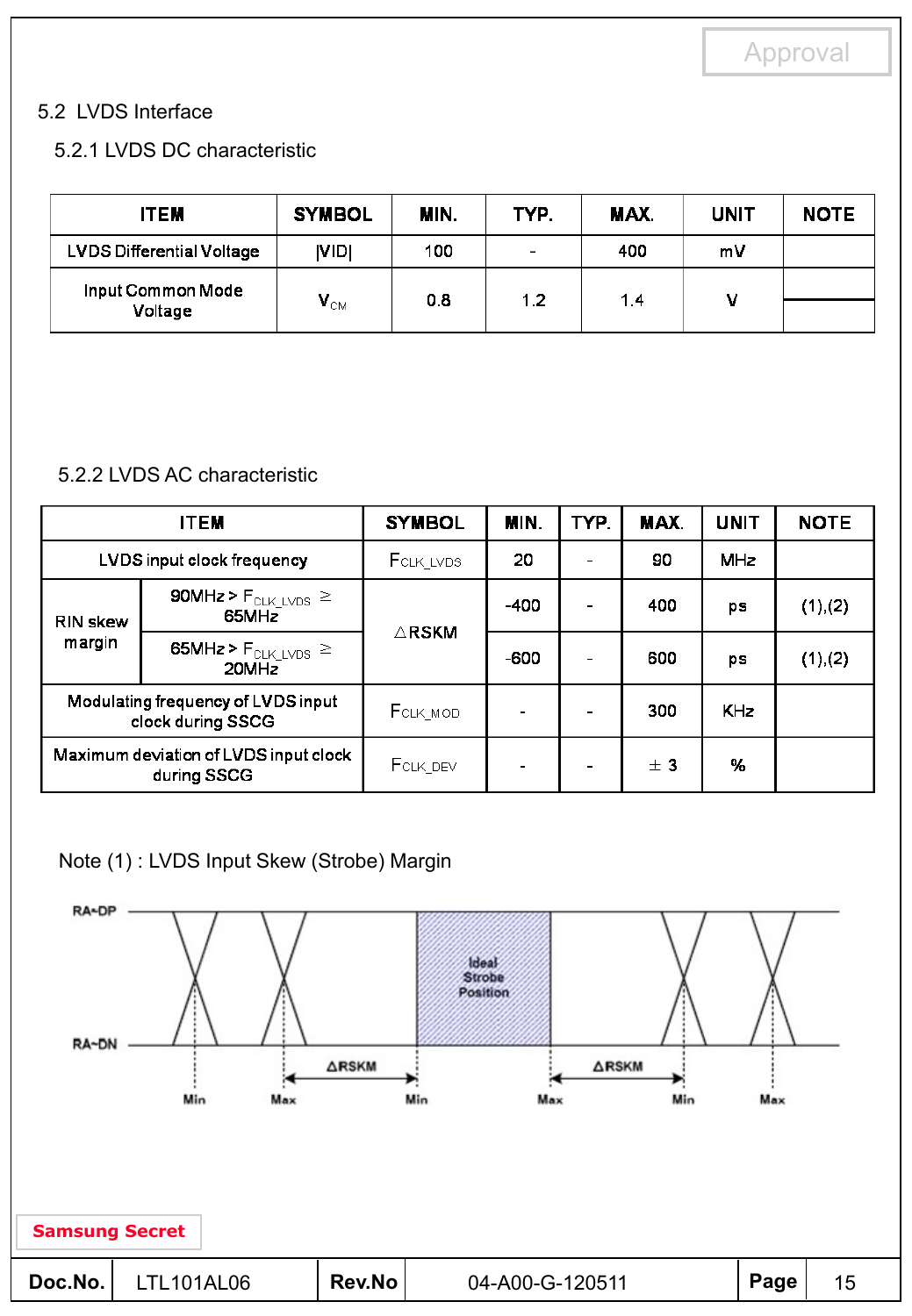

Note (2) : LVDS Input Timing Diagram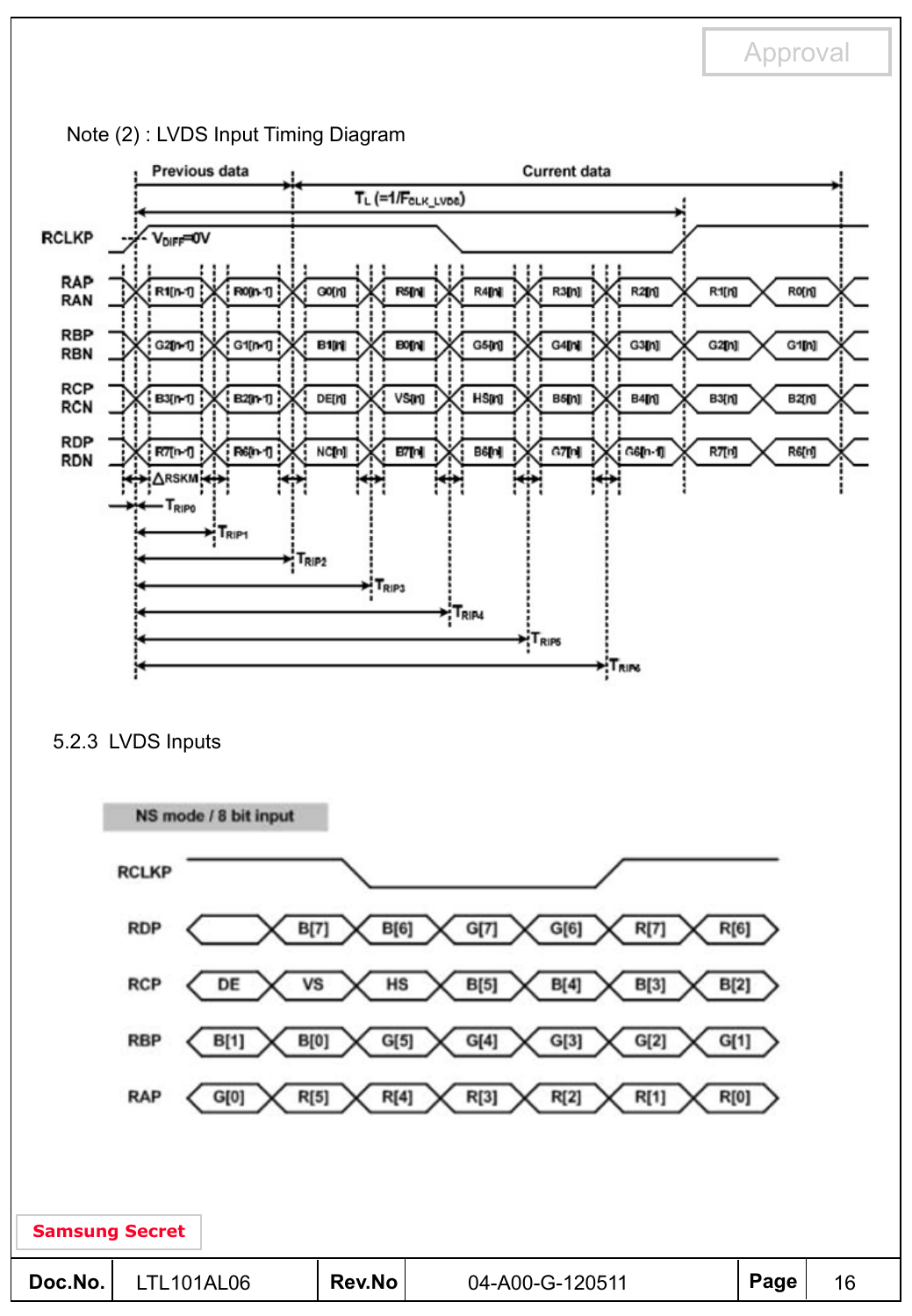|                    |                |   |   |         |            |         |    |          |    |          |                |   |    | DATA SIGNAL  |    |   |              |   |                                                                         |          |          |             |   |   |   | GRAY           |
|--------------------|----------------|---|---|---------|------------|---------|----|----------|----|----------|----------------|---|----|--------------|----|---|--------------|---|-------------------------------------------------------------------------|----------|----------|-------------|---|---|---|----------------|
| <b>COLOR</b>       | <b>DISPLAY</b> |   |   |         | <b>RED</b> |         |    |          |    |          |                |   |    | <b>GREEN</b> |    |   |              |   |                                                                         |          |          | <b>BLUE</b> |   |   |   | SCALE          |
|                    |                |   |   |         |            |         |    |          |    |          |                |   |    |              |    |   |              |   | R0 R1 R2 R3 R4 R5 R6 R7 G0 G1 G2 G3 G4 G5 G6 G7 B0 B1 B2 B3 B4 B5 B6 B7 |          |          |             |   |   |   | <b>LEVEL</b>   |
|                    | <b>BLACK</b>   | ٥ | 0 | o       | ٥          | ٥       | ٥  | o        | ٥  | ٥        | ٥              | ٥ | ٥  | o            | o  | o | ٥            | 0 | o                                                                       | ٥        | ٥        | ٥           | ٥ | ٥ | ٥ | ۰              |
|                    | <b>BLUE</b>    | ٥ | 0 | 0       | ٥          | ٥       | ٥  | o        | 0  | ٥        | ٥              | o | ٥  | o            | 0  | ٥ | ٥            | 1 | 1                                                                       | 1        | 1        | 1           | 1 | 1 | 1 | ۰              |
|                    | <b>GREEN</b>   | ٥ | 0 | ٥       | ٥          | o       | 0  | 0        | 0  | 1        | 1              | 1 | 1  | 1            | 1  | 1 | 1            | 0 | ٥                                                                       | 0        | ٥        | 0           | 0 | ٥ | ٥ | ۰              |
| <b>BASIC</b>       | <b>CYAN</b>    | o | ٥ | o       | ٥          | o       | ٥  | o        | ٥  | 1        | 1              | 1 | 1  | 1            | 1  | 1 | 1            | 1 | 1                                                                       | 1        | 1        | 1           | 1 | 1 | 1 | ۰              |
| <b>COLOR</b>       | <b>RED</b>     | 1 | 1 | 1       | 1          | 1       | 1  | 1        | 1  | ٥        | ٥              | ٥ | ٥  | ٥            | ٥  | ٥ | ٥            | o | ٥                                                                       | ٥        | ٥        | ٥           | ٥ | ٥ | ٥ | ۰              |
|                    | <b>MAGENTA</b> | 1 | 1 | 1       | 1          | 1       | 1  | 1        | 1  | ٥        | ٥              | ٥ | ٥  | o            | o  | 0 | ٥            | 1 | 1                                                                       | 1        | 1        | 1           | 1 | 1 | 1 | ۰              |
|                    | <b>YELLOW</b>  | 1 | 1 | 1       | 1          | 1       | 1  | 1        | 1  | 1        | 1              | 1 | 1  | 1            | 1  | 1 | 1            | ٥ | 0                                                                       | 0        | ٥        | ٥           | ٥ | ٥ | ٥ | ۰              |
|                    | WHITE          | 1 | 1 | 1       | 1          | 1       | 1  | 1        | 1  | 1        | 1              | 1 | 1  | 1            | 1  | 1 | 1            | 1 | 1                                                                       | 1        | 1        | 1           | 1 | 1 | 1 | ۰              |
|                    | <b>BLACK</b>   | 0 | ٥ | ٥       | ٥          | ٥       | ٥  | ٥        | 0  | ٥        | ٥              | ٥ | ٥  | ٥            | 0  | ٥ | ٥            | ٥ | ٥                                                                       | ٥        | ٥        | ٥           | ٥ | ٥ | ٥ | RO             |
|                    | <b>DARK</b>    | 1 | 0 | $\circ$ | ٥          | ٥       | ٥  | 0        | ٥  | ٥        | ٥              | ٥ | 0  | o            | ٥  | ٥ | ٥            | 0 | 0                                                                       | ٥        | ٥        | 0           | o | ٥ | ٥ | R1             |
| GRAY               | ۰              | ٥ | 1 | $\circ$ | ٥          | ٥       | 0  | 0        | ٥  | ٥        | ٥              | ٥ | ٥  | o            | ٥  | ٥ | o            | 0 | 0                                                                       | ٥        | ٥        | 0           | o | ٥ | o | R <sub>2</sub> |
| <b>SCALE</b>       |                |   |   | t       |            |         |    |          | t  | t        |                | t |    |              | t  |   |              |   | Ì,                                                                      | t        |          |             |   | ċ |   | $R3 -$         |
| OF RED             |                |   |   | t       |            |         | ÷  |          | ÷, | ċ        |                |   |    |              | ċ  |   |              |   | ÷                                                                       | t        |          |             |   | ċ | ÷ | R252           |
|                    |                | 1 | ٥ | 1       | 1          | 1       | 1  | 1        | 1  | ٥        | ٥              | ٥ | ٥  | ٥            | ٥  | ٥ | ٥            | ٥ | ٥                                                                       | ٥        | ٥        | ٥           | ٥ | ٥ | ٥ | R253           |
|                    | <b>LIGHT</b>   | o | 1 | 1       | 1          | 1       | 1  | 1        | 1  | ٥        | ٥              | ٥ | ٥  | ٥            | ٥  | 0 | ٥            | 0 | 0                                                                       | 0        | ٥        | ٥           | ٥ | ٥ | ٥ | R254           |
|                    | <b>RED</b>     | 1 | 1 | 1       | 1          | 1       | 1  | 1        | 1  | 0        | 0              | ٥ | ٥  | ٥            | 0  | ٥ | ٥            | ٥ | 0                                                                       | ٥        | ٥        | ٥           | ٥ | ٥ | ٥ | R255           |
|                    | <b>BLACK</b>   | ٥ | ٥ | ٥       | ٥          | ٥       | ٥  | ٥        | ٥  | ٥        | 0              | ٥ | ٥  | ٥            | 0  | ٥ | ٥            | ٥ | ٥                                                                       | ٥        | ٥        | ٥           | ٥ | ٥ | ٥ | G0             |
|                    | <b>DARK</b>    | ٥ | o | ٥       | ٥          | o       | ٥  | 0        | 0  | 1        | 0              | ٥ | ٥  | ٥            | ٥  | ٥ | ٥            | ٥ | ٥                                                                       | ٥        | ٥        | ٥           | ٥ | ٥ | ٥ | G1             |
| GRAY               | Ť              | o | ٥ | o       | ٥          | ٥       | 0  | 0        | ٥  | ٥        | 1              | ٥ | ٥  | o            | ٥  | o | ٥            | 0 | ٥                                                                       | ٥        | ٥        | 0           | 0 | o | ٥ | G2             |
| <b>SCALE</b>       |                |   | ċ | ċ       |            |         | t  |          | ċ  | ċ        |                |   |    |              | ċ  |   |              |   | t                                                                       | ċ        |          |             |   | t |   | $G3-$          |
| OF<br><b>GREEN</b> |                |   |   |         |            |         |    |          |    | t        |                |   |    |              | t  |   |              |   |                                                                         | t        |          |             |   |   |   | G252           |
|                    | <b>LIGHT</b>   | ٥ | ٥ | ٥       | ٥          | ٥       | ٥  | o        | ٥  | 1        | ٥              | 1 | 1  | 1            | 1  | 1 | 1            | ٥ | ٥                                                                       | ٥        | ٥        | o           | ٥ | ٥ | ٥ | G253           |
|                    |                | o | ٥ | o       | o          | o       | O. | $\Omega$ | o  | $\Omega$ | $\blacksquare$ | 1 | 1. | ×.           | 1  | 1 | $\mathbf{1}$ | o | $\Omega$                                                                | $\Omega$ | $\Omega$ | o           | o | o | 0 | G254           |
|                    | <b>GREEN</b>   | 0 | 0 | o       | o          | o       | o  | o        | 0  | 1        | 1              | 1 | 1  | 1            | 1  | 1 | 1            | 0 | 0                                                                       | 0        | o        | ٥           | 0 | 0 | o | G255           |
|                    | <b>BLACK</b>   | 0 | 0 | o       | o          | $\circ$ | o  | 0        | 0  | o        | 0              | 0 | o  | 0            | o  | 0 | 0            | 0 | 0                                                                       | o        | 0        | o           | o | o | o | <b>BO</b>      |
|                    | <b>DARK</b>    | 0 | 0 | 0       | 0          | o       | o  | o        | 0  | 0        | 0              | 0 | 0  | 0            | 0  | o | о            | 1 | 0                                                                       | 0        | o        | 0           | 0 | 0 | ٥ | <b>B1</b>      |
| GRAY               | Ť              | o | o | 0       | o          | o       | 0  | 0        | 0  | 0        | o              | 0 | o  | o            | 0  | 0 | o            | 0 | 1                                                                       | 0        | o        | o           | ٥ | 0 | 0 | <b>B2</b>      |
| SCALE              |                |   |   | t       |            |         |    |          | t  | t        |                |   |    |              | Ì, |   |              |   |                                                                         | t        |          |             |   | t |   | B3~<br>B252    |
| OF                 |                |   |   |         |            |         |    |          |    | t        |                |   |    |              | t  |   |              |   |                                                                         |          |          |             |   | ÷ |   |                |
| <b>BLUE</b>        | <b>LIGHT</b>   | o | o | o       | o          | o       | 0  | o        | 0  | o        | o              | 0 | 0  | o            | o  | o | o            | 1 | 0                                                                       | 1        | 1        | 1           | 1 | 1 | 1 | <b>B253</b>    |
|                    |                | 0 | o | 0       | $\circ$    | o       | o  | 0        | 0  | 0        | 0              | 0 | 0  | 0            | 0  | 0 | 0            | 0 | 1                                                                       | 1        | 1        | 1           | 1 | 1 | 1 | B254           |
|                    | <b>BLUE</b>    | o | o | o       | o          | o       | 0  | 0        | 0  | 0        | o              | ٥ | о  | 0            | 0  | 0 | 0            | 1 | 1                                                                       | 1        | 1        | 1           | 1 | 1 | 1 | <b>B255</b>    |

### 5.3 Input Signals, Basic Display Colors and Gray Scale of Each Color

Note 2)Input signal: 0 =Low level voltage, 1=High level voltage

| Doc.No. | LTL <sub>10</sub> |
|---------|-------------------|
|         |                   |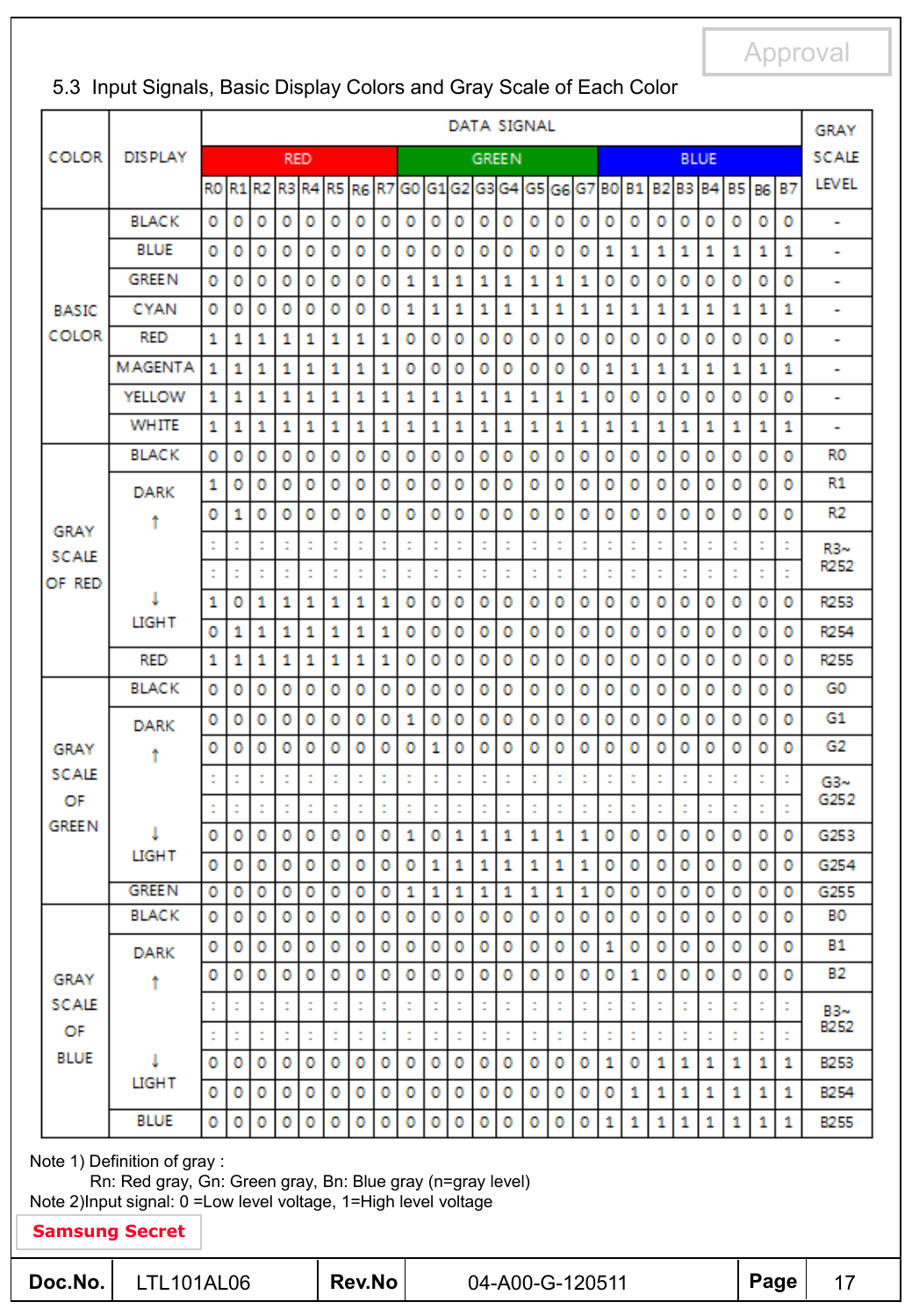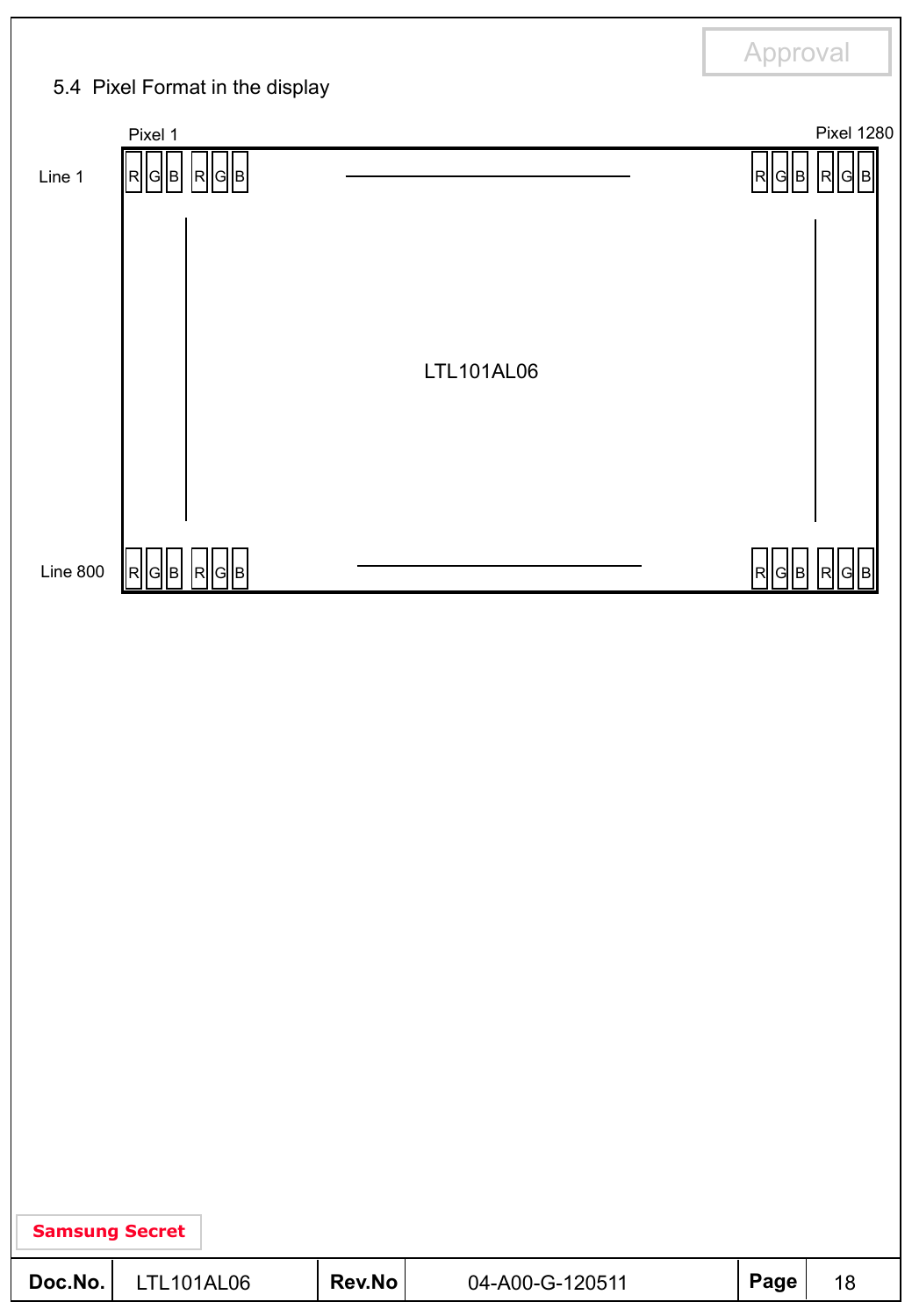# **6. INTERFACE TIMING**

# 6.1 Timing Parameters (DE Only Mode)

| Signal                                 | Item                               | Symbol     | Min.                         | Typ.  | Max. | Unit          | Note |
|----------------------------------------|------------------------------------|------------|------------------------------|-------|------|---------------|------|
|                                        |                                    | $f_V$      | $\qquad \qquad \blacksquare$ | 60    |      | Hz            |      |
| Frame Frequency                        | Cycle                              | Tv         |                              | 816   |      | Lines         | (1)  |
|                                        | <b>Display</b><br>Period           | TvD        | $\overline{\phantom{a}}$     | 800   |      | Lines         |      |
| <b>Vertical Active</b><br>Display Term | Vertical<br><b>Blank</b><br>Period | TvB        | $\qquad \qquad \blacksquare$ | 16    |      | Lines         | (1)  |
| One Line<br><b>Scanning Time</b>       | Cycle                              | Τн         | -                            | 1408  |      | Clocks        | (1)  |
| <b>Horizontal Active</b>               | Display                            | <b>THD</b> | $\overline{\phantom{a}}$     | 1280  | -    | <b>Clocks</b> | (1)  |
| Display Term                           | Period                             | THB        | -                            | 128   |      | Pixels        |      |
| Main CLK Freq.                         | Cycle                              | 1/Tc       | $\overline{\phantom{0}}$     | 68.94 |      | <b>MHz</b>    |      |

Note (1) The value of  $(Tv + Th) * fv$  cannot exceed MAX value of Main CLK Freq.

### 6.2 Timing diagrams of interface signal

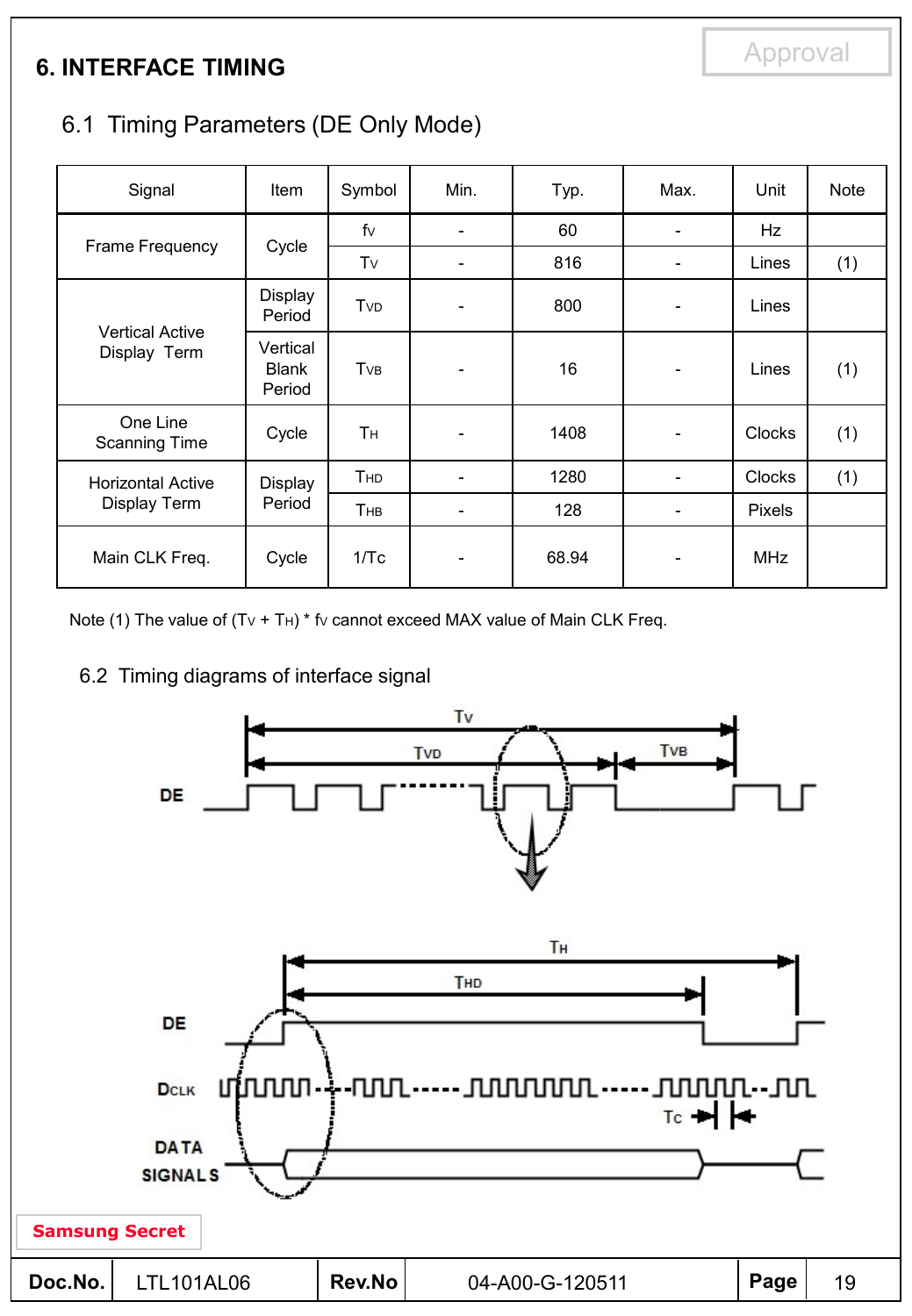### 6.3 Power ON/OFF Sequence

: To prevent a latch-up or DC operation of the LCD module, the power on/off sequence should be as the diagram below.



| Item           | Spec                       |  |
|----------------|----------------------------|--|
| T1             | $0.5 \leq T1 \leq 10$ msec |  |
| T <sub>2</sub> | $0 \leq T2 \leq 50$ msec   |  |
| T <sub>3</sub> | $T3 \geq 300$ msec         |  |
| Τ4             | $T4 \geq 200$ msec         |  |
| T <sub>5</sub> | $0 \leq T3 \leq 50$ msec   |  |
| T <sub>6</sub> | $0 \leq T6 \leq 10$ msec   |  |
| T7             | $T7 \geq 500$ msec         |  |

| Rev.No<br>Doc.No.<br>04-A00-G-120511<br><b>LO6</b><br>101AI | Page | 20 |
|-------------------------------------------------------------|------|----|
|-------------------------------------------------------------|------|----|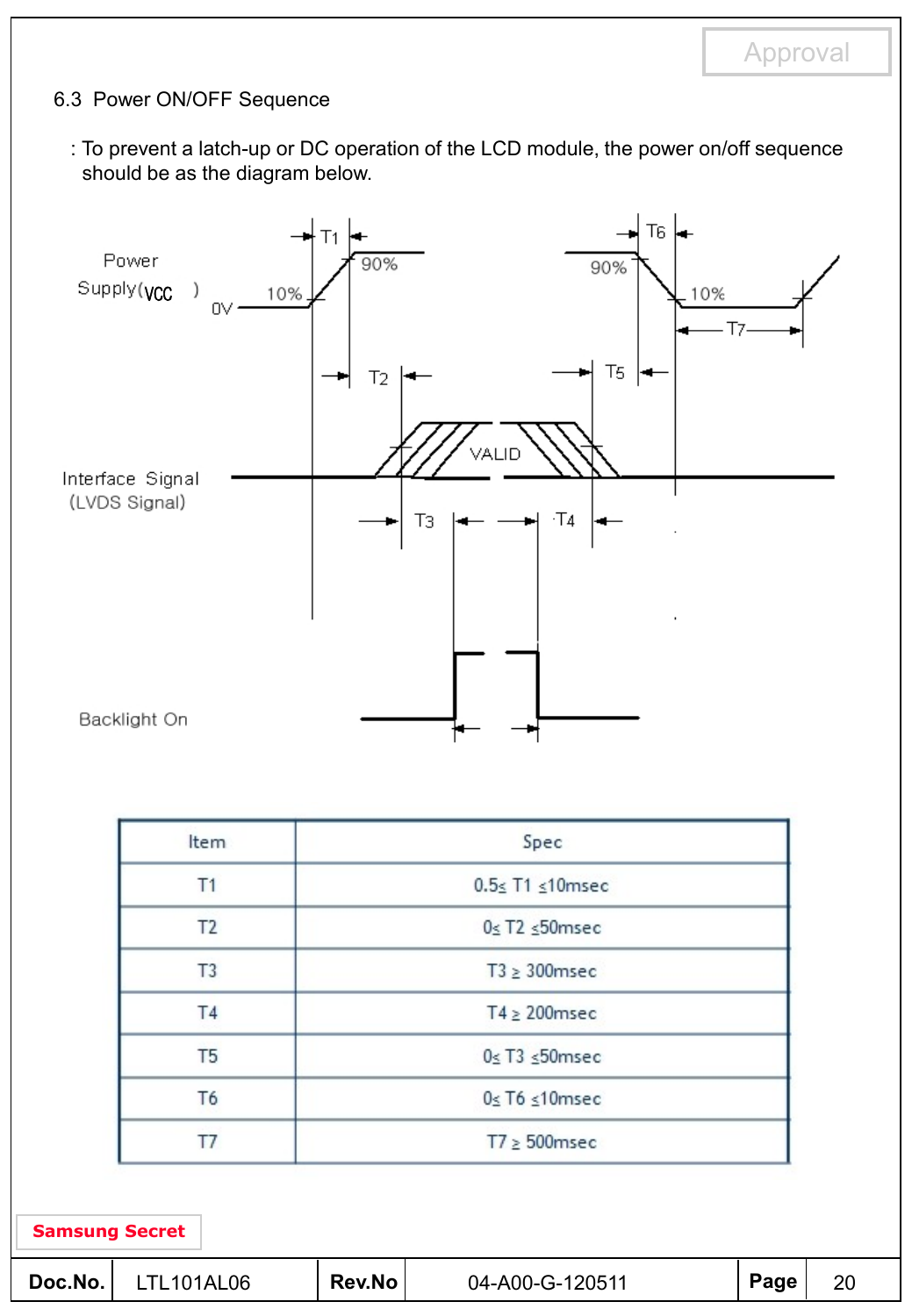### **7. MECHANICAL OUTLINE DIMENSION**

Approval

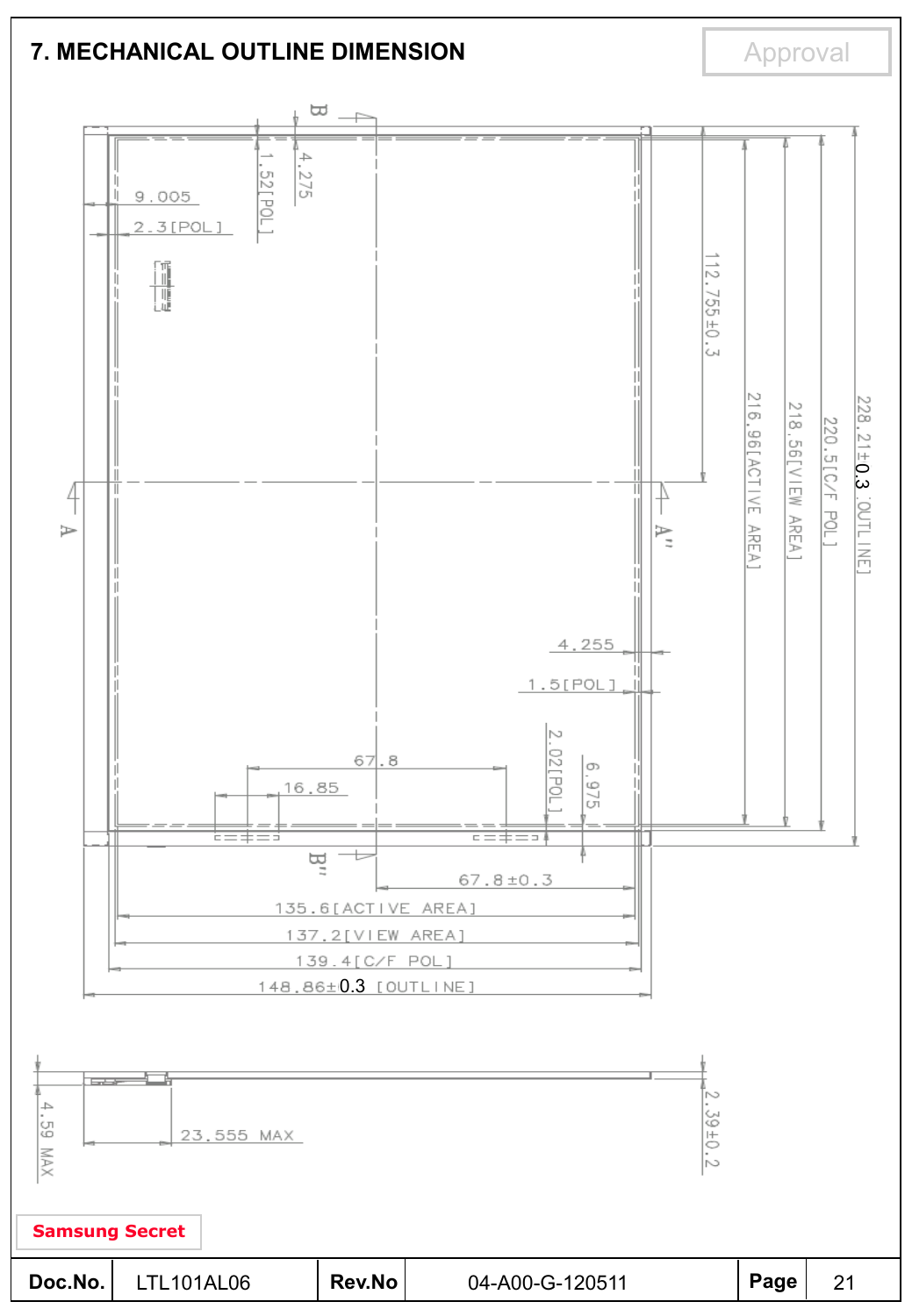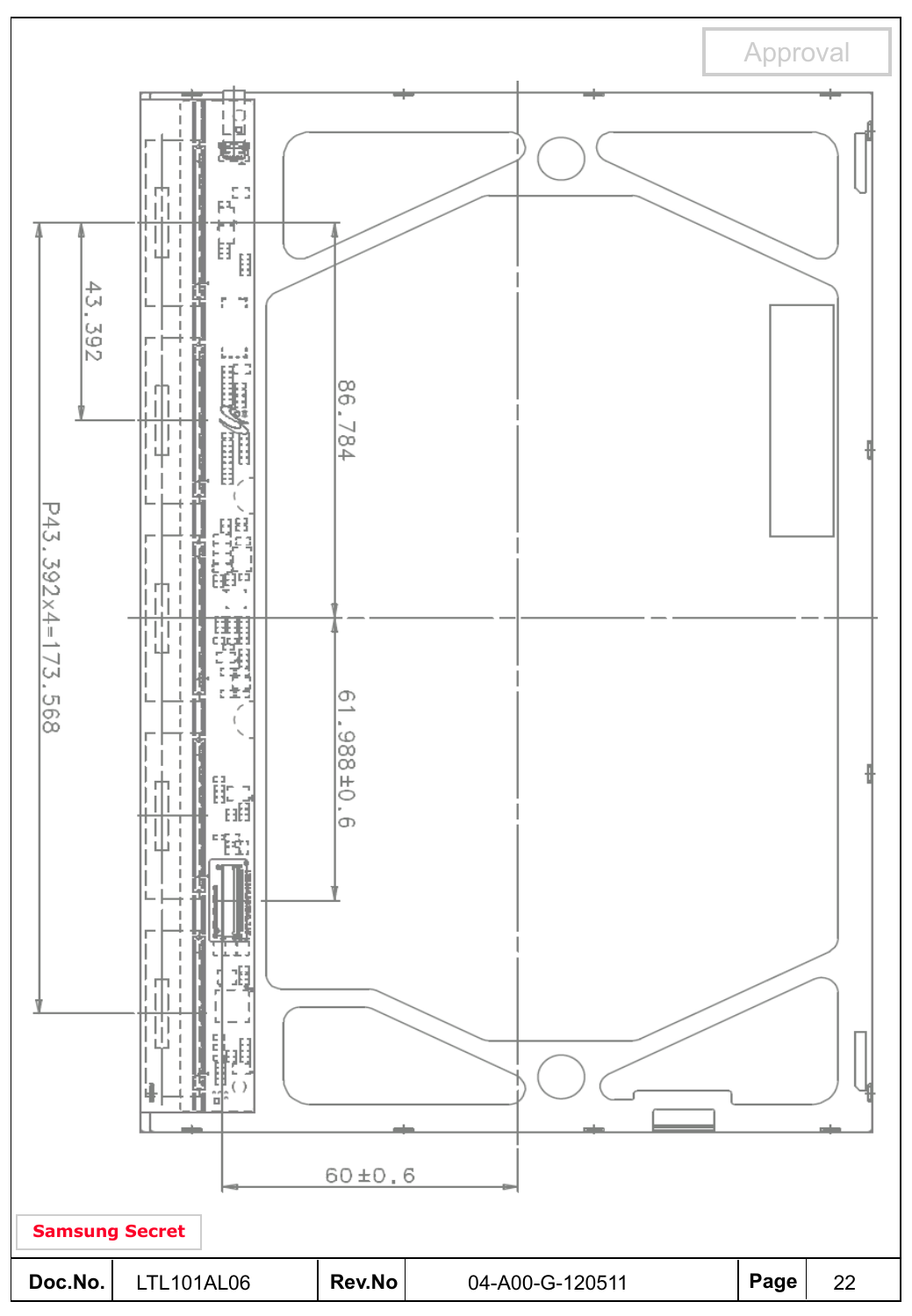### **8. PACKING**

(1) Packing Method (Small box)



| Doc.No. | <b>LTL101AL06</b> | <b>Rev.No</b> | 04-A00-G-120511 | Page |  |
|---------|-------------------|---------------|-----------------|------|--|
|---------|-------------------|---------------|-----------------|------|--|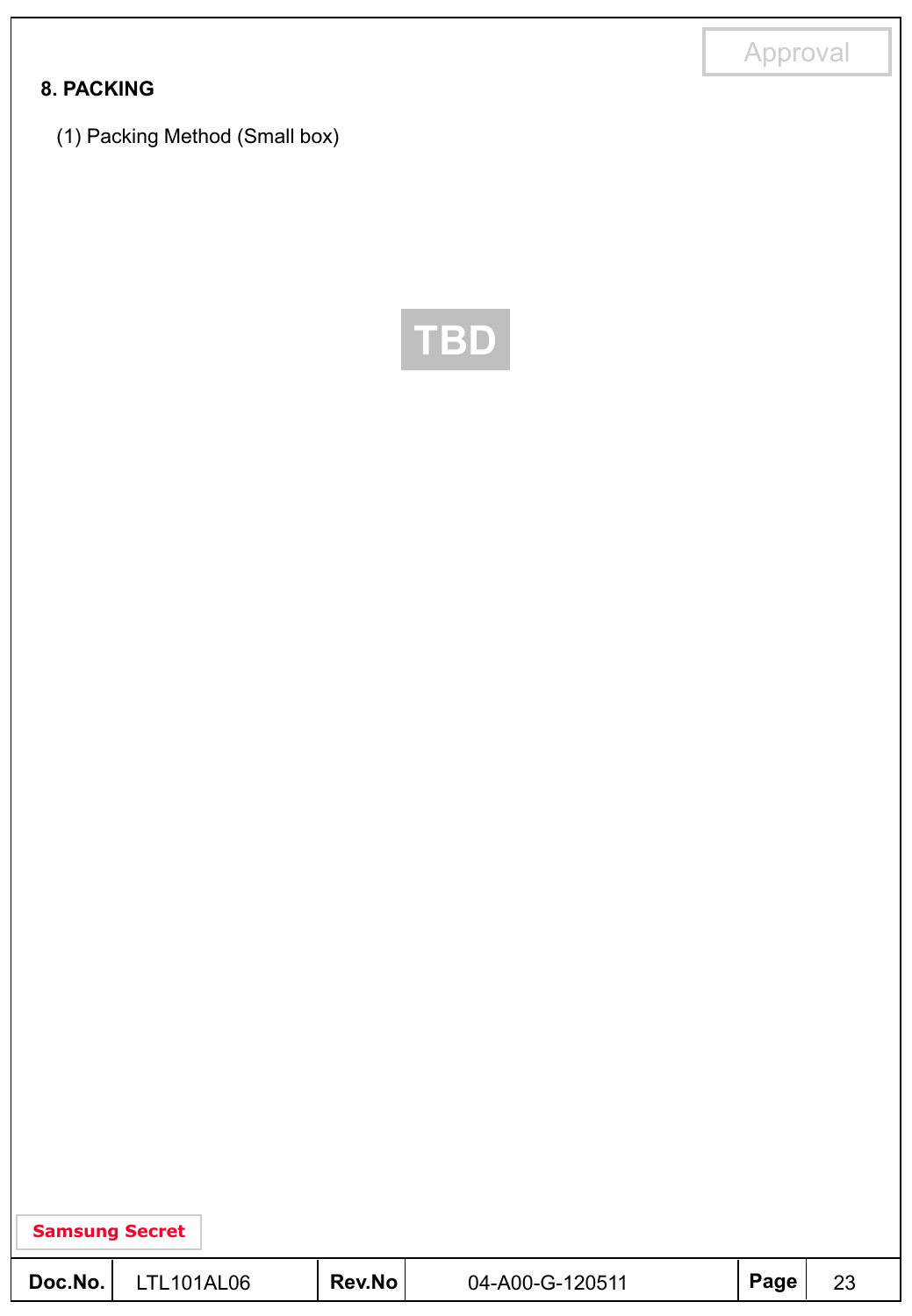### **9. MARKINGS & OTHERS**



| Samsung Secret |  |
|----------------|--|
|----------------|--|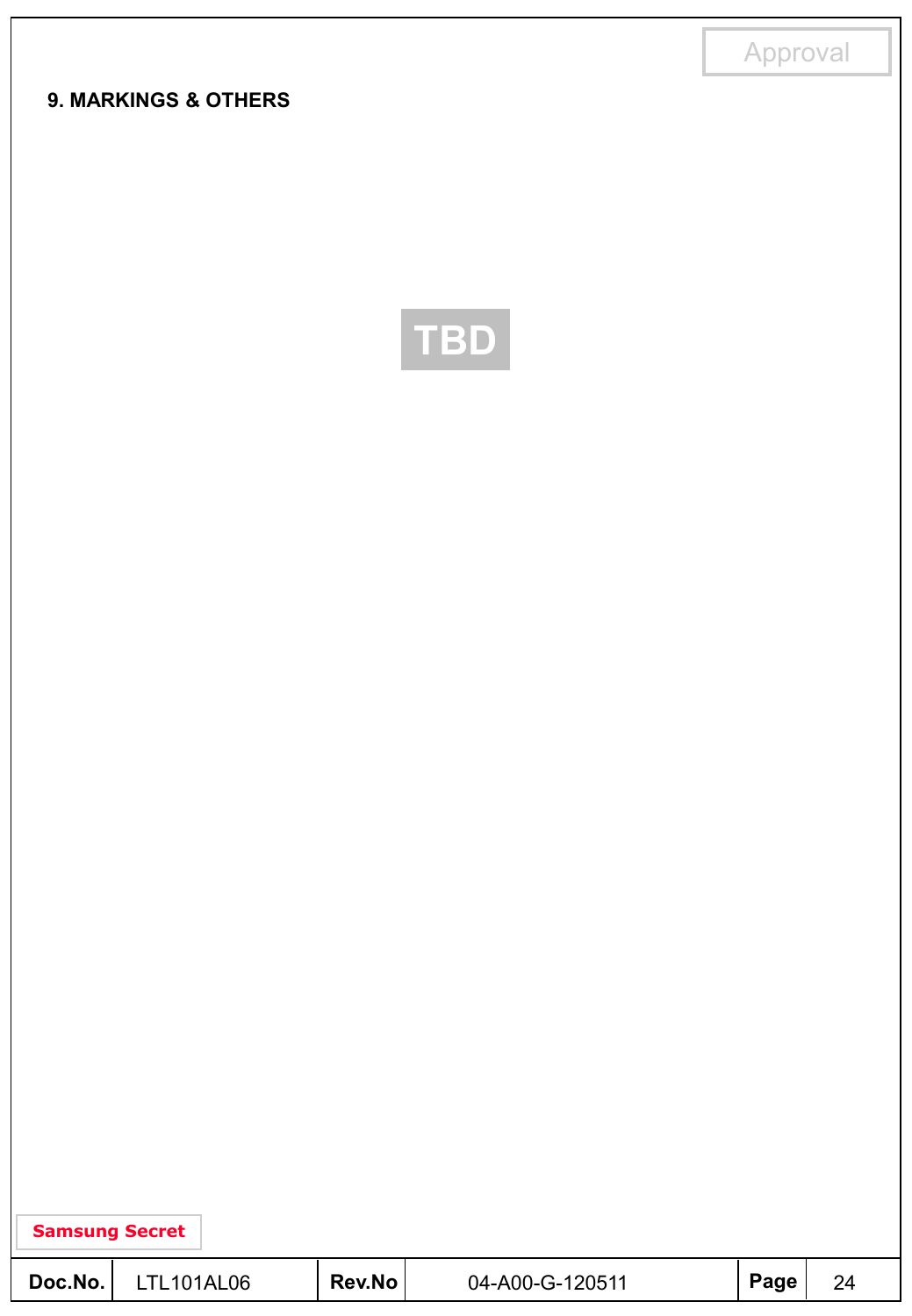# **10. GENERAL PRECAUTIONS**

#### 1. Handling

- (a) When the module is assembled, It should be attached to the system firmly using every mounting holes. Be careful not to twist and bend the modules.
- (b) Refrain from strong mechanical shock and / or any force to the module. In addition to damage, this may cause improper operation or damage to the module.
- (c) Note that polarizers are very fragile and could be easily damaged. Do not press or scratch the surface harder than a HB pencil lead.
- (d) Wipe off water droplets or oil immediately. If you leave the droplets for a long time, Staining and discoloration may occur.
- (e) If the surface of the polarizer is dirty, clean it using some absorbent cotton or soft cloth.
- (f) The desirable cleaners are water, IPA (Isoprophyl Alcohol) or Hexane. Do not use Ketone type materials(ex. Acetone), Ethyl alcohol, Toluene, Ethyl acid or Methyl chloride. It might permanent damage to the polarizer due to chemical reaction.
- (g) If the liquid crystal material leaks from the panel, it should be kept away from the eyes or mouth . In case of contact with hands, legs or clothes, it must be washed away thoroughly with soap.
- (h) Protect the module from static , it may cause damage to the C-MOS Gate Array IC.
- (i) Use fingerstalls with soft gloves in order to keep display clean during the incoming inspection and assembly process.
- (j) Do not disassemble the module.
- (k) Do not pull or fold the lamp wire.
- (l) Do not adjust the variable resistor which is located on the back side.
- (m) Protection film for polarizer on the module shall be slowly peeled off just before use so that the electrostatic charge can be minimized.
- (n) Pins of I/F connector shall not be touched directly with bare hands.